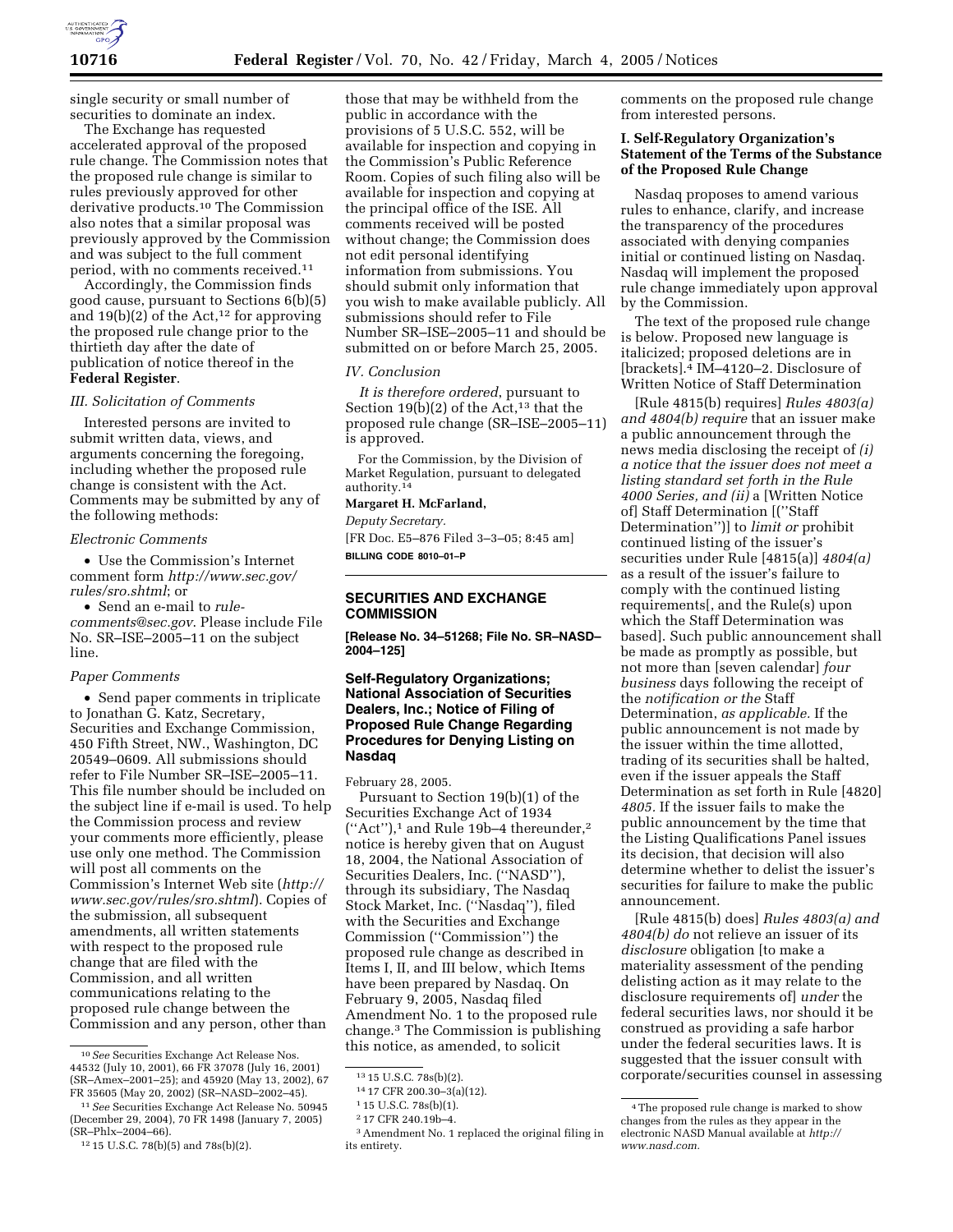its disclosure obligations under the federal securities laws.

\* \* \* \* \* 4300. Qualification Requirements for NASDAQ Stock Market Securities

The Nasdaq Stock Market[,] is entrusted with the authority to preserve and strengthen the quality of and public confidence in its market. The Nasdaq Stock Market stands for integrity and ethical business practices in order to enhance investor confidence, thereby contributing to the financial health of the economy and supporting the capital formation process. Nasdaq issuers, from new public companies to companies of international stature[, by being included in Nasdaq,] are publicly recognized as sharing these important objectives [of The Nasdaq Stock Market].

Nasdaq, therefore, in addition to applying the enumerated criteria set forth in the Rule 4300 and 4400 Series, [will exercise] *has* broad discretionary authority over the initial and continued inclusion of securities in Nasdaq in order to maintain the quality of and public confidence in its market, *to prevent fraudulent and manipulative acts and practices, to promote just and equitable principles of trade, and to protect investors and the public interest.* [Under such broad discretion and in addition to its authority under Rule 4330(a),] Nasdaq may *use such discretion* to deny initial inclusion, [or] apply additional or more stringent criteria for the initial or continued inclusion of particular securities, or suspend or terminate the inclusion of particular securities based on any event, condition, or circumstance [which] *that* exists or occurs that makes initial or continued inclusion of the securities in Nasdaq inadvisable or unwarranted in the opinion of Nasdaq, even though the securities meet all enumerated criteria for initial or continued inclusion in Nasdaq. *In all circumstances where one of the Listing Departments (as defined in Rule 4801) exercises its authority under Rule 4300, the Listing Department shall issue a Staff Determination under Rule 4804, and in all circumstances where an Adjudicatory Body (as defined in Rule 4801) exercises such authority, the use of the authority shall be described in the written decision of the Adjudicatory Body.*

# *IM–4300. Use of Discretionary Authority*

*In order to further issuers' understanding of Rule 4300, Nasdaq is adopting this Interpretive Material as a non-exclusive description of the circumstances in which the Rule is generally invoked.*

*Nasdaq may use its authority under Rule 4300 to deny initial or continued listing to an issuer when an individual with a history of regulatory misconduct is associated with the issuer. Such individuals are typically an officer, director, substantial security holder (as defined in Rule 4350(i)(5)), or consultant to the issuer. In making this determination, Nasdaq shall consider a variety of factors, including the severity of the violation; whether it involved fraud or dishonesty; whether it was securities-related; whether the investing public was involved; when the violation occurred; how the individual has been employed since the violation; whether there are continuing sanctions against the individual; whether the individual made restitution; whether the issuer has taken effective remedial action; and the totality of the individual's relationship to the issuer.*

*Based on this review, Nasdaq may determine that the regulatory history rises to the level of a public interest concern, but may also consider whether remedial measures proposed by the issuer, if taken, would allay that concern. Examples of such remedial measures could include the individual's resignation from officer and director positions; divestiture of stock holdings; terminations of contractual arrangements between the issuer and the individual; or the establishment of a voting trust surrounding the individual's shares. Alternatively, Nasdaq may conclude that a public interest concern is so serious that no remedial measure would be sufficient to alleviate it. In the event that Nasdaq staff makes such a determination, the issuer may seek review of that determination through the procedures set forth in the Rule 4800 Series.*

*Nasdaq may also use its discretionary authority, for example, when an issuer files for protection under any provision of the federal bankruptcy laws or comparable foreign laws, when an issuer's independent accountants issue a disclaimer opinion on financial statements required to be audited, or when financial statements do not contain a required certification.*

*In addition, pursuant to its discretionary authority, Nasdaq shall review issuer's past corporate governance activities. This review may include activities taking place while the issuer is listed on Nasdaq or an exchange that imposes corporate governance requirements, as well as activities taking place after a formerly listed issuer is no longer listed on Nasdaq or such an exchange. Based on such review, and in accordance with the Rule 4800 Series, Nasdaq may take any* 

*appropriate action, including placing restrictions on or additional requirements for listing, or denying listing of a security if Nasdaq determines that there have been violations or evasions of such corporate governance standards. Such determinations shall be made on a caseby-case basis as necessary to protect investors and the public interest.*

*Although Nasdaq has broad discretion under Rule 4300 to impose additional or more stringent criteria, the Rule does not provide a basis for Nasdaq to grant exemptions or exceptions from the enumerated criteria for initial or continued inclusion, which may be granted solely pursuant to rules explicitly providing such authority.*

\* \* \* \* \*

4330. [Suspension or Termination of Inclusion of a Security and Exceptions to Inclusion Criteria] *Obligation To Provide Information*

[(a) Nasdaq may, in accordance with Rule 4800 Series, deny inclusion or apply additional or more stringent criteria for the initial or continued inclusion of particular securities or suspend or terminate the inclusion of an otherwise qualified security if:]

[(1) An issuer files for protection under any provision of the federal bankruptcy laws;]

[(2) An issuer's independent accountants issue a disclaimer opinion on financial statements required to be certified; or]

[(3) Nasdaq deems it necessary to prevent fraudulent and manipulative acts and practices, to promote just and equitable principles of trade, or to protect investors and the public interest.]

[(b) If the Association determines to suspend or terminate a security's inclusion because of noncompliance with the provisions of this Rule 4000 Series, the Association will notify the issuer prior to suspension or termination or as soon as practicable thereafter. This notification constitutes a Staff Determination for purposes of Rule 4815 and the issuer may request review of the decision under the Rule 4800 Series.]

[(c)] Nasdaq may request any additional information or documentation, public or non-public, deemed necessary to make a determination regarding a security's initial or continued inclusion, including, but not limited to, any material provided to or received from the Commission or other appropriate regulatory authority. [Information requested pursuant to this subparagraph shall be submitted within a reasonable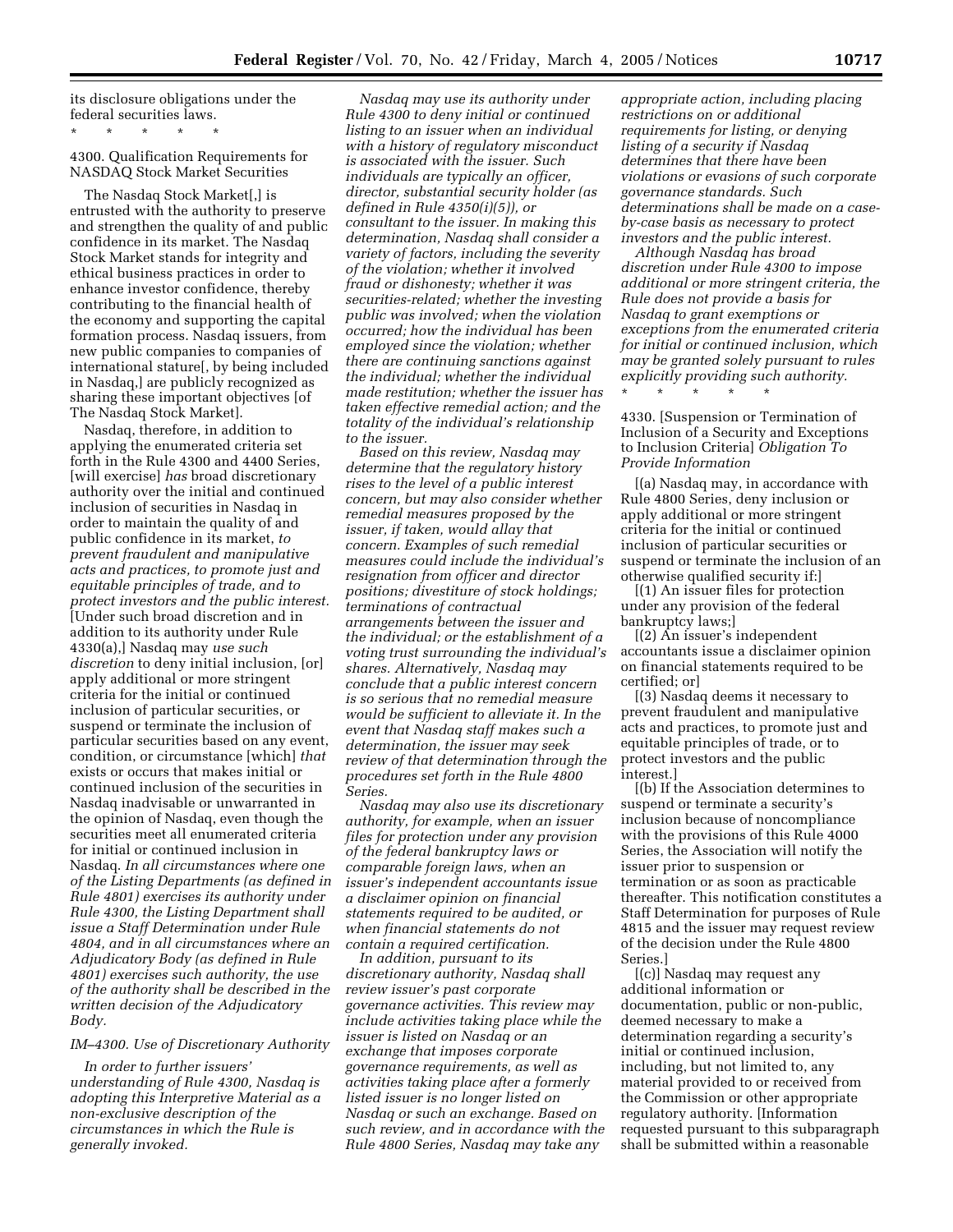period.] An issuer may be delisted if it fails to provide such information[.] *within a reasonable period of time or* [An issuer may also be delisted] if any communication to Nasdaq contains a material misrepresentation or omits material information necessary to make the communication to Nasdaq not misleading.

[(d) Nasdaq may make exceptions to the application of the criteria contained in Rule 4310 or Rule 4320 where it deems it appropriate.]

[(e) A security that has been suspended shall be required, prior to reinclusion, to comply with requirements for continued inclusion. A security that has been terminated shall be required, prior to re-inclusion, to comply with the requirements for initial inclusion.]  $[(f)]$ 

# *4340. Reverse Mergers*

An issuer must apply for initial inclusion following a transaction whereby the issuer combines with a non-Nasdaq entity, resulting in a change of control of the issuer and potentially allowing the non-Nasdaq entity to obtain a Nasdaq Listing (for purposes of this rule, such a transaction is referred to as a ''Reverse Merger''). In determining whether a Reverse Merger has occurred, Nasdaq [will] *shall* consider all relevant factors including, but not limited to, changes in the management, board of directors, voting power, ownership, and financial structure of the issuer. Nasdaq [will] *shall* also consider the nature of the businesses and the relative size of the Nasdaq issuer and non-Nasdaq entity.

4350. Qualitative Listing Requirements for Nasdaq National Market and Nasdaq Small Cap Market Issuers Except for Limited Partnerships

[Nasdaq shall review the issuer's past corporate governance activities. This review may include activities taking place while the issuer is listed on Nasdaq or an exchange that imposes corporate governance requirements, as well as activities taking place after a formerly listed issuer is no longer listed on Nasdaq or an exchange that imposes corporate governance requirements. Based on such review, Nasdaq may take any appropriate action, including placing of restrictions on or additional requirements for listing, or the denial of listing of a security if Nasdaq determines that there have been violations or evasions of such corporate governance standards. Such determinations shall be made on a caseby-case basis as necessary to protect investors and the public interest.]

(a)–(h) No change.

(i) Shareholder Approval (1) No change.

(2) *An* [E]*e*xception[s] *applicable to a specified issuance of securities* may be made upon *prior written* application to Nasdaq*'s Listing Qualifications Department* when: (A) The delay in securing stockholder approval would seriously jeopardize the financial viability of the enterprise; and (B) reliance by the company on this exception is expressly approved by the audit committee or a comparable body of the board of directors *comprised solely of independent, disinterested directors. The Listing Qualifications Department shall respond to each application for such an exception in writing*.

A company [relying on this] *that receives such an* exception must mail to all shareholders not later than ten days before issuance of the securities a letter alerting them to its omission to seek the shareholder approval that would otherwise be required [and indicating]*. Such notification shall disclose the terms of the transaction (including the number of shares of common stock that could be issued and the consideration received), the fact that the issuer is relying on a financial viability exception to the shareholder approval rules, and* that the audit committee or a comparable body of the board of directors *comprised solely of independent, disinterested directors* has expressly approved *reliance on* the exception. *The issuer shall also make a public announcement through the news media disclosing the same information as promptly as possible, but no later than ten days before the issuance of the securities*.

(3)–(6) No change.

(j)–(n) No change.

IM–4350–1. Interpretive Material Regarding Future Priced Securities

Summary. No change.

How the Rules Apply

Shareholder Approval. No change. Voting Rights. No change. The Bid Price Requirement. No change.

Listing of Additional Shares. No change.

Public Interest Concerns

NASD Rule 4300 provides: The Nasdaq Stock Market is entrusted with the authority to preserve and strengthen the quality of and public confidence in its market. The Nasdaq Stock Market stands for integrity and ethical business practices in order to enhance investor confidence, thereby contributing to the financial health of

the economy and supporting the capital formation process. Nasdaq issuers, from new public companies to companies of international stature[, by being included in Nasdaq,] are publicly recognized as sharing these important objectives [of The Nasdaq Stock Market].

*Nasdaq, therefore, in addition to applying the enumerated criteria set forth in the Rule 4300 and 4400 Series, has broad discretionary authority over the initial and continued inclusion of securities in Nasdaq in order to maintain the quality of and public confidence in its market, to prevent fraudulent and manipulative acts and practices, to promote just and equitable principles of trade, and to protect investors and the public interest. Nasdaq may use such discretion to deny initial inclusion, apply additional or more stringent criteria for the initial or continued inclusion of particular securities, or suspend or terminate the inclusion of particular securities based on any event, condition, or circumstance that exists or occurs that makes initial or continued inclusion of the securities in Nasdaq inadvisable or unwarranted in the opinion of Nasdaq, even though the securities meet all enumerated criteria for initial or continued inclusion in Nasdaq*.

[NASD Rule 4330(a) provides: Nasdaq may \* \* \* deny inclusion or apply additional or more stringent criteria for the initial or continued inclusion of particular securities or suspend or terminate the inclusion of an otherwise qualified security if \* \* \* Nasdaq deems it necessary to prevent fraudulent and manipulative acts and practices, to promote just and equitable principles of trade, or to protect investors and the public interest.]

The returns on Future Priced Securities may become excessive compared with those of public investors in the issuer's common securities. In egregious situations, the use of a Future Priced Security may raise public interest concerns under Rule[s] 4300 [and 4330(a)]. In addition to the demonstrable business purpose of the transaction, other factors that Nasdaq staff will consider in determining whether a transaction raises public interest concerns include: (1) The amount raised in the transaction relative to the issuer's existing capital structure; (2) the dilutive effect of the transaction on the existing holders of common stock; (3) the risk undertaken by the Future Priced Security investor; (4) the relationship between the Future Priced Security investor and the issuer; (5) whether the transaction was preceded by other similar transactions; and (6) whether the transaction is consistent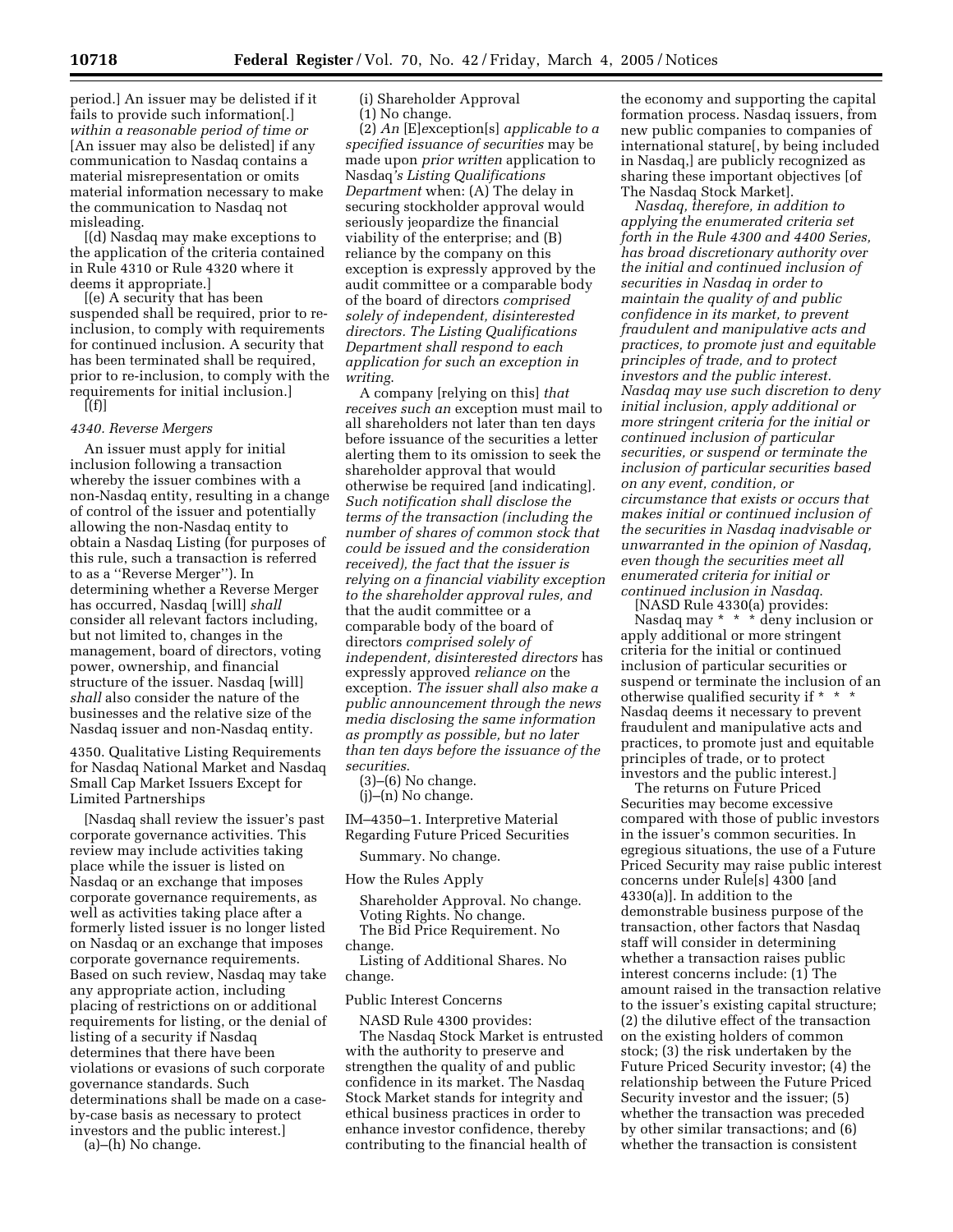with the just and equitable principles of trade.

Some Future Priced Securities may contain features that address the public interest concerns. These features tend to provide incentives to the investor to hold the security for a longer time period and limit the number of shares into which the Future Priced Security may be converted. Such features may limit the dilutive effect of the transaction and increase the risk undertaken by the Future Priced Security investor in relationship to the reward available.

## Reverse Merger

NASD Rule [4330(f)] *4340* provides: An issuer must apply for initial inclusion following a transaction whereby the issuer combines with a non-Nasdaq entity, resulting in a change of control of the issuer and potentially allowing the non-Nasdaq entity to obtain a Nasdaq Listing (for purposes of this rule, such a transaction is referred to as a ''Reverse Merger''). In determining whether a Reverse Merger has occurred, Nasdaq [will] *shall* consider all relevant factors including, but not limited to, changes in the management, board of directors, voting power, ownership, and financial structure of the issuer. Nasdaq [will] *shall* also consider the nature of the businesses and the relative size of the Nasdaq issuer and non-Nasdaq entity.

This provision, which applies regardless of whether the issuer obtains shareholder approval for the transaction, requires issuers to qualify under the initial inclusion standards following a Reverse Merger.4 It is important for issuers to realize that in certain instances, the conversion of a Future Priced Security may implicate this provision. For example, if there is no limit on the number of common shares issuable upon conversion, or if the limit is set high enough, the exercise of conversion rights under a Future Priced Security could result in a Reverse Merger with the holders of the Future Priced Securities. In such event, an issuer may be required to re-apply for initial inclusion and satisfy all initial inclusion requirements.

\* \* \* \* \*

4410. Applications for Designation

(a)–(b) No change.

[(c) Nasdaq shall review the issuer's past corporate governance activities when the issuer's securities were traded

on or after withdrawal from Nasdaq National Market or a securities exchange which imposes corporate governance requirements. Based on such review, Nasdaq may take any appropriate action, including placing of restrictions on or additional requirements for designation, or the denial of designation of a security, if Nasdaq determines that there have been violations or evasions of such corporate governance standards. Determinations under this paragraph (c) shall be made on a case-by-case basis as necessary to protect investors and the public interest.

(d) Nasdaq may make exceptions to the criteria contained in the Rule 4400 Series where it deems appropriate.] \* \* \* \* \*

# 4800. PROCEDURES FOR REVIEW OF NASDAQ LISTING DETERMINATIONS

## *4801. Definitions*

*(a) The term ''Adjudicator'' shall mean a member of an Adjudicatory Body*.

*(b) The term ''Adjudicatory Body'' shall mean a Listing Qualifications Panel, the Listing Council, or the NASD Board*.

*(c) The term ''Advisor'' shall mean an individual employed by Nasdaq or NASD who is advising an Adjudicatory Body with respect to a proceeding under the Rule 4800 Series.*

*(d) The term ''Hearings Department'' shall mean the Nasdaq Office of Listing Qualifications Hearings.*

*(e) The term ''Listing Council'' shall mean the Nasdaq Listing and Hearing Review Council, a committee appointed by the Nasdaq Board of Directors pursuant to Article V of the Nasdaq By-Laws whose responsibilities include the review of determinations to limit or prohibit the listing of an issuer's securities made by a Listing Qualifications Panel.*

*(f) The term ''Listing Council Decision'' shall mean a written decision of the Listing Council.*

*(g) The term ''Listing Departments'' shall mean the Listing Qualifications Department and the Listing Investigations Department, the departments of Nasdaq that are responsible for evaluating the compliance of issuers with the quantitative and qualitative listing standards set forth in the Rule 4000 Series and determining the eligibility for initial or continued listing of an issuer's securities.*

*(h) The term ''Listing Qualifications Panel'' or ''Panel'' shall mean an independent panel composed of at least two persons, not employees of the NASD* 

*or its subsidiaries, designated by the Nasdaq Board of Directors.*

*(i) The term ''NASD Board'' shall mean the Board of Governors of the NASD.*

*(j) The term ''Panel Decision'' shall mean a written decision of a Listing Qualifications Panel.*

*(k) The term ''Staff Determination'' shall mean a written determination by either or both of the Listing Departments to limit or prohibit the initial or continued listing of an issuer's securities pursuant to Rule 4804.*

*4802* [4810]. Purpose and General Provisions

(a) The purpose of this Rule 4800 Series is to provide procedures for the independent review of determinations of the Association that prohibit or limit the listing of an issuer's securities on the Nasdaq Stock Market based upon the Nasdaq Stock Market Rules, as set forth in the Rule 4000 Series. Securities of issuers that do not meet the quantitative or qualitative listing standards set forth in the Rule 4000 Series are subject to delisting from, or denial of initial inclusion on, The Nasdaq Stock Market.

(b) An issuer may file a written request for an [extension of time] *exception* to [comply with] any of the standards set forth in the Rule 4000 Series [or an exception to those standards] at any time during the pendency of a proceeding under the Rule 4800 Series. [The Association]*A Listing Qualifications Panel* may grant [extensions or] exceptions *of up to 90 days from the date of the Panel Decision, and the Listing Council may grant exceptions of up to 60 days from the date of the Listing Council Decision* where it deems appropriate.

(c) At each level of a proceeding under the Rule 4800 Series, the Listing Qualifications Panel [(as defined in Rule 4830)], *the* [Nasdaq] Listing [and Hearing Review] Council [(the ''Listing Council'')], or the NASD Board [of Governors (the ''NASD Board'')], as part of its respective review, *(1)* may request additional information from the issuer *or the Listing Departments, and (2) may consider such additional information available from any source as the Adjudicatory Body may deem to be relevant.* The issuer [will] *and the Listing Departments shall* be afforded *written notice and* an opportunity to address the significance of [the] *any such* information requested *or considered*.

[(d) At each level of a proceeding under the Rule 4800 Series, the Listing Qualifications Panel, Listing Council, or NASD Board, as part of its respective

<sup>4</sup>This provision is designed to address situations where a company attempts to obtain a ''backdoor listing'' on Nasdaq by merging with a Nasdaq issuer with minimal assets and/or operations.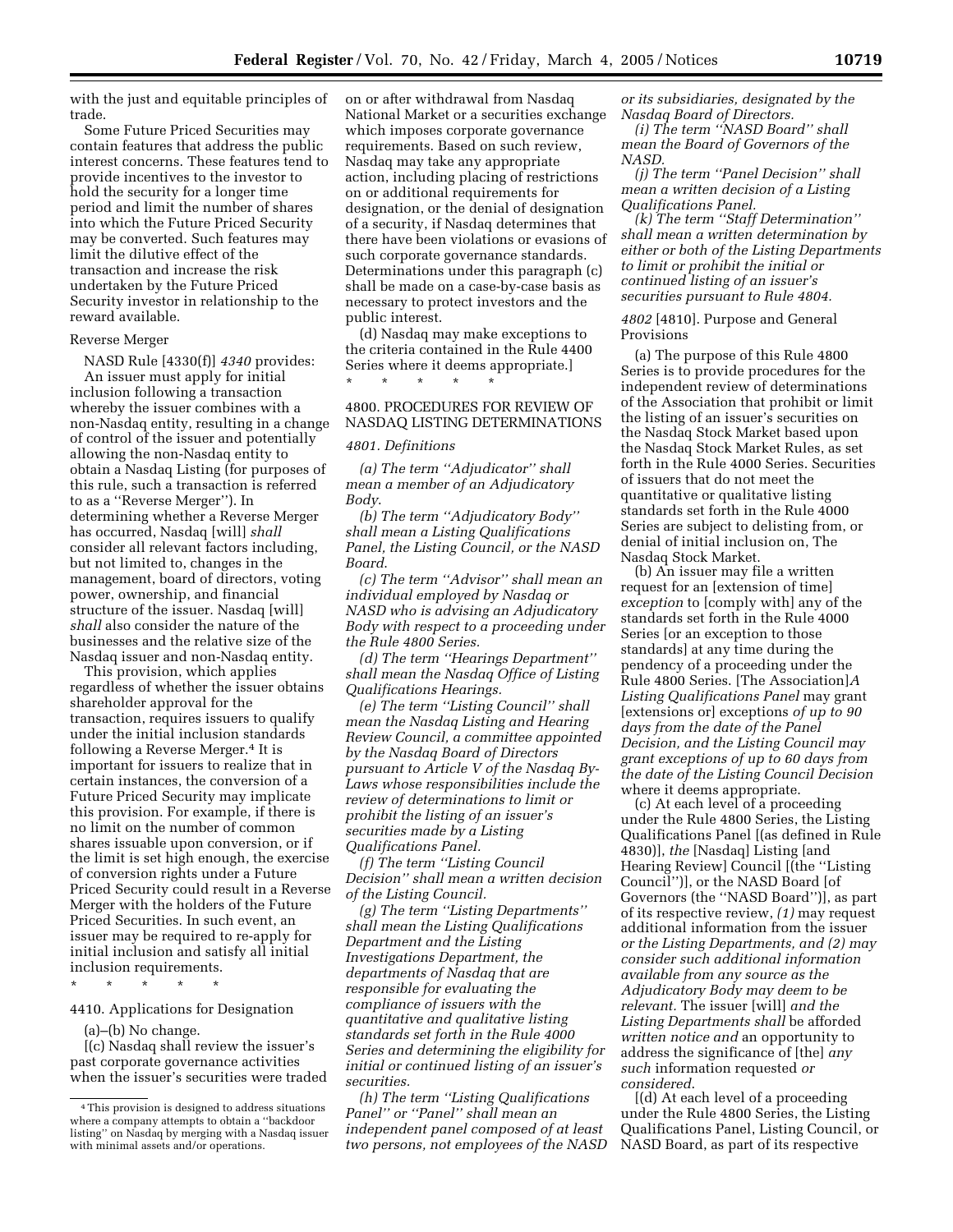review, may consider the issuer's bid price, market makers or any information that the issuer releases to the public, including any additional quantitative deficiencies reflected in the released information.]

[(e)] *(d)* At each level of a proceeding under the Rule 4800 Series, [the Listing Qualifications Panel, Listing Council, or NASD Board] *an Adjudicatory Body*, as part of its respective review, may consider any failure to meet any quantitative standard or qualitative consideration set forth in the Rule 4000 Series, including failures previously not considered in the proceeding. The Listing Council or the NASD Board, as part of its respective review, may also consider any action by an issuer during the review process that would have constituted a violation of Nasdaq's corporate governance requirements had the issuer's securities been listed on Nasdaq at the time. The issuer [will] *shall* be afforded *written* notice of such consideration and an opportunity to respond. Furthermore, *an Adjudicatory Body* [the issuer] may [be] subject *the issuer* to additional or more stringent criteria for the initial or continued inclusion of particular securities based on any event, condition, or circumstance that exists or occurs that makes initial or continued inclusion of the securities inadvisable or unwarranted in the opinion of the [Association] *Adjudicatory Body*, even though the securities meet all enumerated criteria for initial or continued inclusion in The Nasdaq Stock Market.

*(e) The Listing Departments or the Advisor to an Adjudicatory Body, as applicable, shall document the date on which a decision with respect to an issuer is implemented.*

*(f) A security that has been suspended shall be required, prior to re-inclusion, to comply with requirements for continued inclusion. A security that has been delisted shall be required, prior to re-inclusion, to comply with the requirements for initial inclusion.*

# *4803. Staff Review of Deficiency*

*(a) Whenever staff of a Listing Department determines that an issuer does not meet a listing standard set forth in the Rule 4000 Series, staff shall immediately notify the issuer. The issuer shall make a public announcement through the news media disclosing the receipt of this notice, including the Rule(s) upon which it was based. Prior to the release of the public announcement, the issuer shall provide such disclosure to Nasdaq's StockWatch and Listing Qualifications Departments. The public announcement shall be* 

*made as promptly as possible, but not more than four business days following receipt of the notice from the Listing Department.*

*(1) In the case of*

*(A) All quantitative deficiencies from standards that do not provide a compliance period;*

*(B) Deficiencies from the standards of Rules 4350(c) or (d) or 4360(c) or (d) where the cure period of the Rule is not applicable; or*

*(C) Deficiencies from the standards of Rules 4350(f), (h), (i), (k), or (n), 4360(f) or (i), or 4351;*

*staff's notice shall provide the issuer with fifteen calendar days to submit a plan to regain compliance with the listing standard; provided, however, that the issuer shall not be provided with an opportunity to submit such a plan if review under the Rule 4800 Series of a prior Staff Determination with respect to the issuer is already pending. Subject to the restrictions of paragraph (b), staff may extend this deadline upon good cause shown. Upon receipt of the issuer's plan, staff in the Listing Department may request such additional information from the issuer as is necessary to make a determination regarding the likelihood that the plan will allow the issuer to meet the listing standard at issue.*

*(2) In the case of:*

*(A) Quantitative deficiencies from standards that do provide a compliance period; and*

*(B) Deficiencies from the standards of Rules 4350(c) or (d) or 4360(c) or (d) where the cure period of the Rule is applicable; staff's notice shall provide the issuer with the applicable compliance or cure period.*

*(3) In all other cases, staff's notice shall be in the form a Staff Determination issued pursuant to Rule 4804(a).*

*(b) Unless review under the Rule 4800 Series of a prior Staff Determination with respect to the issuer is already pending, the Listing Department may grant the issuer additional time to regain compliance with a listing standard described in paragraph (a)(1); provided, however, that the additional time provided by all such exceptions shall not exceed 105 calendar days from the date of staff's notification pursuant to paragraph (a). The Listing Department shall prepare a written record describing the basis for granting any exception, and shall provide the issuer with written notice as to the terms of the exception. If the issuer does not regain compliance within the time period provided by all applicable exceptions, the Listing Department shall* 

*immediately issue a Staff Determination pursuant to Rule 4804(a). If the Listing Department determines not to grant the issuer additional time to regain compliance, the Listing Department shall immediately issue a Staff Determination pursuant to Rule 4804(a) that includes a description of the basis for denying the exception.*

#### *IM–4803. Staff Review of Deficiency*

*As provided in Rule 4803(a)(1)(A), the staff of a Listing Department may accept a plan to regain compliance with respect to quantitative deficiencies from standards that do not themselves provide a compliance period. Such standards include:*

• *Rules 4310(c)(2)(B)(i) and (iii)*

• *Rule 4310(c)(6)*

• *Rule 4310(c)(7) (but only as to the number of publicly held shares, and not as to such shares' market value)*

• *Rules 4320(e)(2)(B)(i) and (iii)*

• *Rules 4320(e)(4) and (5) (but only as to the number of publicly held shares, and not as to such shares' market value)*

• *Rules 4450(a)(1), (3), and (4)*

• *Rules 4450(b)(1)(B), (b)(2), and (b)(5), and*

• *Rules 4450(h)(1) and (4). In a case where an issuer fails to comply with the requirement of Rules 4310(c)(2)(B)(iii), 4320(e)(2)(B)(iii), or 4450(b)(1)(B), the Listing Department shall not accept a plan to achieve compliance with those requirements in the future, since compliance requires stated levels of net income or assets and revenues during completed fiscal years and therefore can only be demonstrated through audited financial statements. Similarly, an issuer may not submit a plan relying on partial-year performance to demonstrate compliance with these standards. An issuer cited for non-compliance with these requirements may, however, submit a plan that demonstrates current or nearterm compliance with Rules 4310(c)(2)(B)(i), 4320(e)(2)(B)(i), or 4450(a)(3) (i.e., the alternative listing requirement relating to stockholders' equity), or Rules 4310(c)(2)(B)(ii), 4320(e)(2)(B)(ii), or 4450(b)(1)(A) (i.e., the alternative listing requirement relating to market value of listed securities).*

# *4804* [4815]. Written Notice of Staff Determination

(a) If *either of* the Listing [Qualifications] Department*s* [or the Listing Investigations Department] reaches a determination [(the ''Staff Determination'')] to limit or prohibit the initial or continued listing of an issuer's securities, it [will] *shall prepare and provide to the issuer a Staff*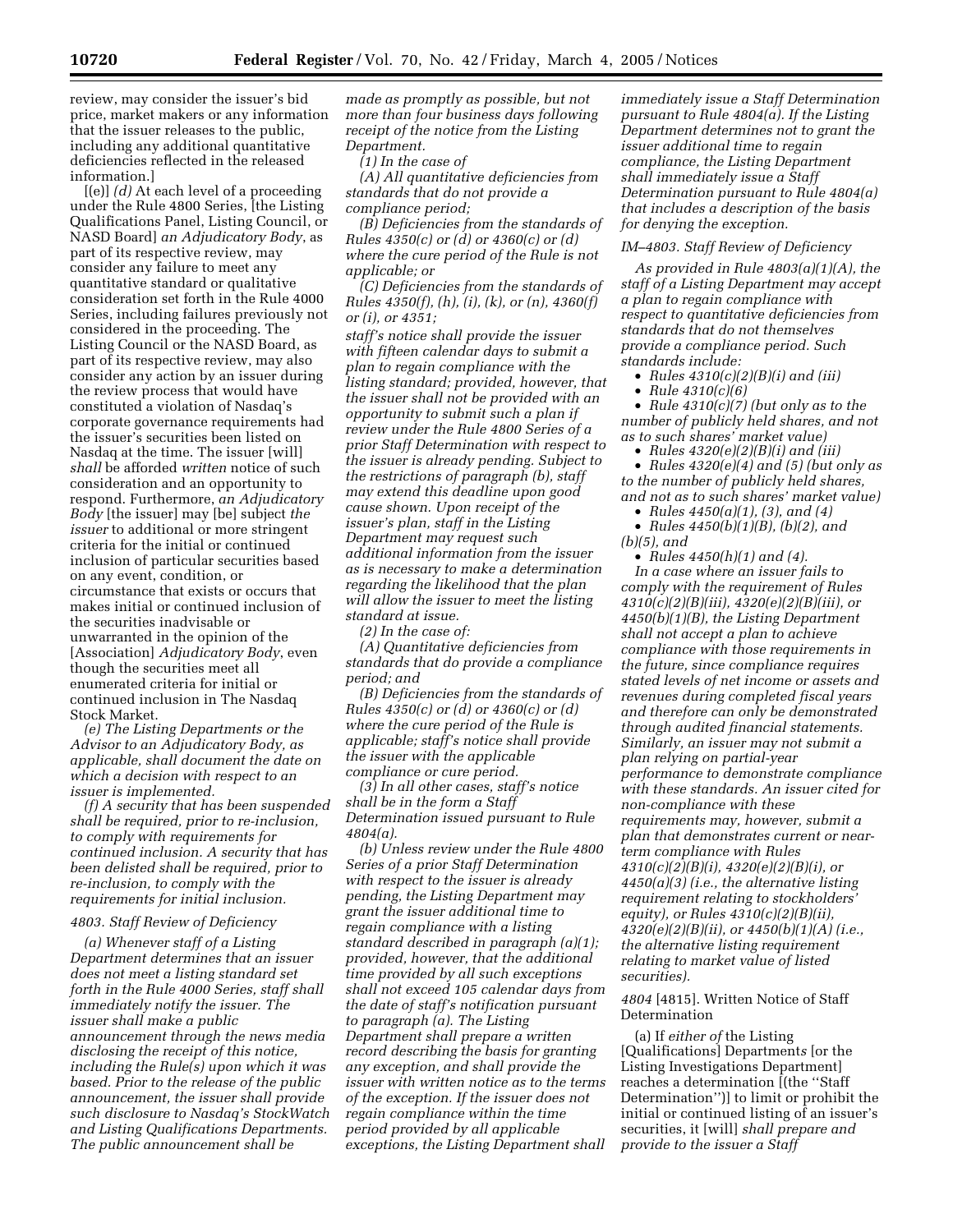*Determination* [notify the issuer,] *that shall* describe the specific grounds for the determination, identify the quantitative standard or qualitative consideration set forth in the Rule 4000 Series that the issuer has failed to satisfy, and provide notice that upon request the issuer [will] *shall* be provided an opportunity for a hearing under this Rule 4800 Series.

(b) An issuer that receives a Staff Determination to prohibit continued listing of the issuer's securities under Rule [4815] *4804*(a) shall make a public announcement through the news media disclosing the receipt of the Staff Determination, including the Rule(s) upon which the Staff Determination was based. Prior to the release of the public announcement, an issuer shall provide such disclosure to Nasdaq's StockWatch and Listing Qualifications Departments.[ \*] The public announcement shall be made as promptly as possible, but not more than [seven calendar] *four business* days following receipt of the Staff Determination.

#### *4805* [4820]. Request for Hearing

*(c) If review under the Rule 4800 Series of a Staff Determination is pending and either of the Listing Departments identifies the existence of one or more additional deficiencies with respect to the issuer, the Listing Department shall prepare and provide to the issuer a Staff Determination with respect to such additional deficiencies. If the new Staff Determination is issued prior to a Panel hearing with respect to the original Staff Determination, the new Staff Determination shall notify the issuer that it should present its views with respect to the additional deficiencies at the Panel hearing. If the new Staff Determination is issued after a Panel hearing with respect to the original Staff Determination, the new Staff Determination shall inform the issuer that it should present its views with respect to the additional deficiencies in writing within the period specified in the Staff Determination, to allow review of the additional deficiencies as provided under Rule 4802(d).*

(a) An issuer may, within seven calendar days of the date of the Staff Determination, request either a written or oral hearing to review the Staff Determination. Requests for hearings

should be filed with [The Nasdaq Office of Listing Qualifications Hearings (]the ['']Hearings Department['')]. A request for a hearing shall stay the delisting action pending the issuance of a [written determination by a Listing Qualifications] Panel *Decision.* If no hearing is requested within the seven calendar day period, the right to request review is waived, and the Staff Determination shall take immediate effect. All hearings shall be held before a Listing Qualifications Panel as described in Rule *4806* [4830]. All hearings shall be scheduled, to the extent practicable, within 45 days of the date that the request for hearing is filed, at a location determined by the Hearings Department. The Hearings Department shall make an acknowledgment of the issuer's hearing request stating the date, time, and location of the hearing, and the deadline for written submissions to the Listing Qualifications Panel. The issuer shall be provided at least 10 calendar days notice of the hearing unless the issuer waives such notice.

(b) The issuer may file a written submission with the Hearings Department stating the specific grounds for the issuer's contention that the Staff Determination was in error or requesting *that the Listing Qualifications Panel grant* an [extension of time to comply with the listing requirements or an] exception [to those requirements], as permitted by Rule *4802* [4810]. The issuer may also submit any documents or other written material in support of its request for review, including any information not available at the time of the Staff Determination.

(c) No change.

*4806* [4830]. The Listing Qualifications Panel

(a) All hearings [will] *shall* be conducted before a[n independent panel (the '']Listing Qualifications Panel['') composed of at least two persons, not employees of the NASD or its subsidiaries, designated by the Nasdaq Board of Directors. No person shall serve as a Listing Qualifications Panel member for a matter if his or her interest or the interests of any person in whom he or she is directly or indirectly interested will be substantially affected by the outcome of the matter].

[(b)] Prior to the hearing, the Listing Qualifications Panel [will] *shall* review the written record, as defined in Rule *4811* [4870]. At the hearing, the issuer may make such presentation as it deems appropriate, including the appearance by its officers, directors, accountants, counsel, investment bankers, or other persons. Hearings are generally scheduled to last one hour, but may be

extended at the discretion of the Listing Qualifications Panel. The Listing Qualifications Panel may question any representative of the issuer appearing at the hearing. A transcript of oral hearings [will] *shall* be kept. The record of proceedings before a Listing Qualifications Panel [will] *shall* be kept by the Hearings Department.

[(c)] *(b)* After the hearing, the Listing Qualifications Panel [will] *shall* issue a [written decision (the '']Panel Decision['') describing the specific grounds for the determination and identifying the quantitative standard or qualitative consideration set forth in the Rule 4000 Series that the issuer has failed to satisfy] *that meets the requirements of Rule 4811, and, except as provided in paragraph (c), each member of the Listing Qualifications Panel shall affirmatively approve it*. The Panel Decision [will] *shall* be promptly provided to the issuer and is effective immediately unless it specifies to the contrary. The Panel Decision [will] *shall* provide notice that the issuer may request review of the Panel Decision by the [Nasdaq] Listing [and Hearing Review] Council within 15 calendar days of the date of the Panel Decision and that the Panel Decision may be called for review by the [Nasdaq] Listing [and Hearing Review] Council within 45 calendar days from the date of the Panel Decision pursuant to Rule *4807* [4840].

[(d)] *(c)* If, following the hearing, the Listing Qualifications Panel cannot reach an unanimous decision regarding the matter under review, a Panel Decision shall not be issued, and the issuer shall be notified of this circumstance. Thereafter, the issuer shall be provided an additional hearing before a Listing Qualifications Panel composed of three persons who did not participate in the previous hearing. The issuer may determine whether the hearing [will] *shall* be conducted based on the written record or an oral hearing, whether in person or by telephone. The issuer may submit any documents or other written material in support of its request for review, including any information not available at the time of the initial hearing before the Listing Qualifications Panel. There shall be no fee for the new hearing. *After a hearing of a Listing Qualifications Panel convened pursuant to this paragraph (c), the Listing Qualifications Panel shall issue a Panel Decision that meets the requirements of Rule 4811 and that has been affirmatively approved by at least a majority of the Listing Qualifications Panel.*

*(d) In the event that a Listing Qualifications Panel exercises its authority under Rule 4802(b) to grant an* 

<sup>[</sup> \*Notification may be provided to the StockWatch section of Nasdaq's MarketWatch Department at 1–800–537–3929 or (301) 978–8500 (telephone), (301) 978–8510 (facsimile) and to the Hearings Department of Nasdaq's Listing Qualifications Department at (301) 978–8079 (telephone), (301) 978–8080 (facsimile).]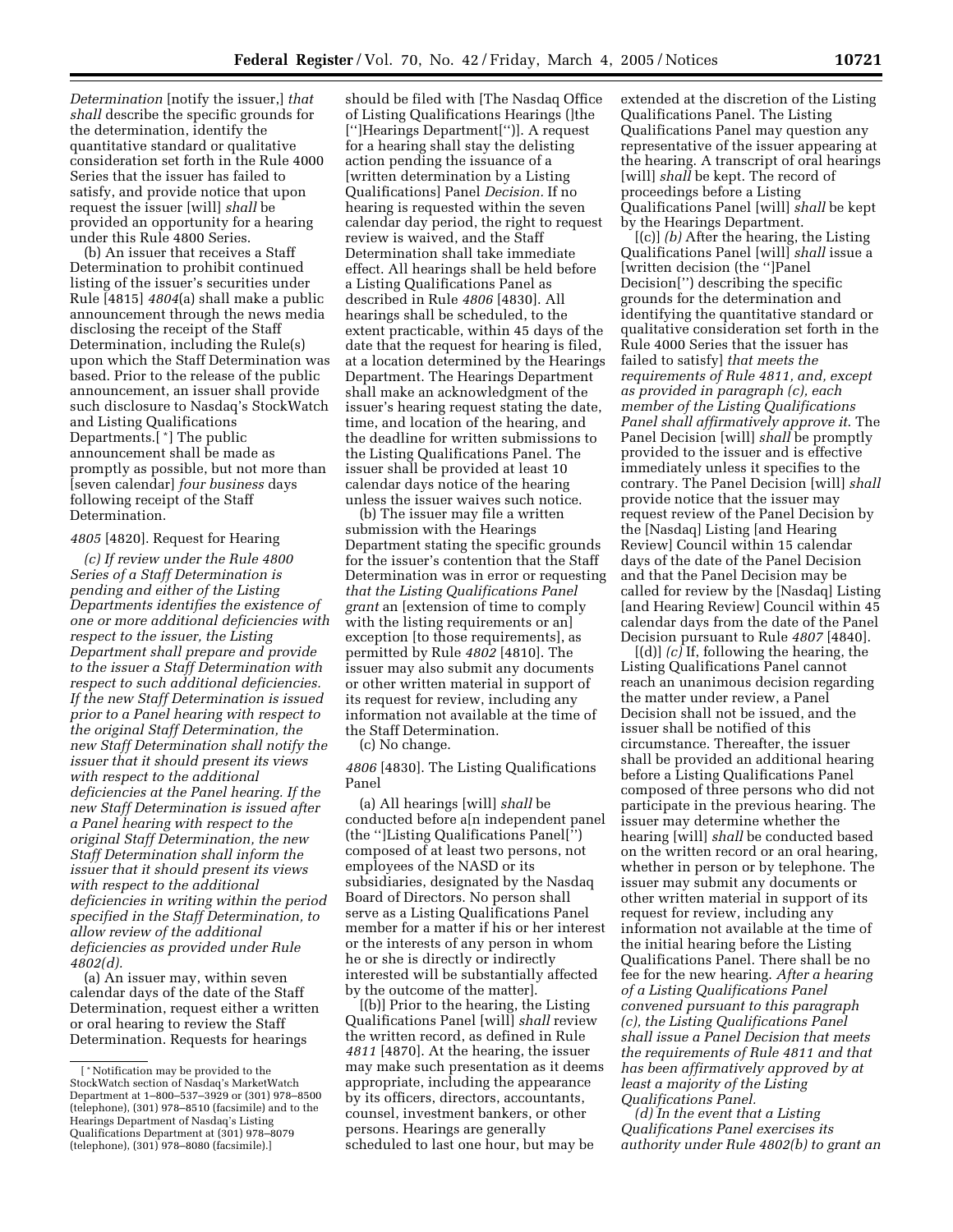*exception from listing standards in the Rule 4000 Series requiring the issuer to maintain certain levels of stockholders' equity or to file periodic reports with the Commission in a timely manner, the Listing Qualifications Panel shall retain jurisdiction over the issuer; provided, however, that the Listing Qualification Panel's jurisdiction shall be concurrent with the Listing Council's jurisdiction to review the Panel Decision under Rule 4807, and a decision of the Listing Council may divest the Listing Qualification Panel of jurisdiction. If the issuer regains compliance with such listing standards during the time period covered by the exception granted by the Listing Qualifications Panel, the Panel shall monitor the issuer's continued compliance for a period of one year following the date that the issuer regained compliance. If the issuer again fails to satisfy such listing standards during such one-year period, the Listing Qualifications Panel (or a newly convened Panel if the initial Panel is unavailable) shall promptly conduct a hearing with respect to such failure pursuant to Rule 4806(a).*

*4807* [4840]. Review by the Nasdaq Listing and Hearing Review Council

(a) [The Nasdaq Listing and Hearing Review Council (the ''Listing Council'') is a committee appointed by the Nasdaq Board of Directors pursuant to Article V of the Nasdaq By-laws whose responsibilities include the consideration of determinations to limit or prohibit the listing of an issuer's securities.

(b)] The issuer may initiate the Listing Council's review of any Panel Decision by making a written request within 15 calendar days of the date of the decision. Requests for review should be addressed to the Listing Council in care of the Nasdaq Office of Appeals and Review. The request [will] *shall* not operate as a stay of the Panel Decision. Also within 15 calendar days of the date of the Panel Decision, the issuer must submit a fee of \$4,000 to The Nasdaq Stock Market, Inc. to cover the cost of the review. Upon receipt of the request for review and the applicable fee, the Nasdaq Office of Appeals and Review [will] *shall* make an acknowledgment of the issuer's request stating the deadline for the issuer to provide any written submissions.

[(c)] *(b)* The Listing Council may also consider any Panel Decision upon the request of one or more members of the Listing Council within 45 calendar days of the date of the Panel Decision. The issuer [will] shall be promptly informed of the reasons for the review and [will] *shall* be provided a deadline to provide

a written submission if the issuer wishes. The institution of discretionary review by the Listing Council [will] *shall* not operate as a stay of the Panel Decision, unless the call for review specifies to the contrary. At the sole discretion of the Listing Council, the call for review of a Panel Decision may be withdrawn at any time prior to the issuance of a decision.

[(d)] *(c)* The Listing Council [will] *shall* consider the written record and, at its discretion, hold additional hearings. Any hearing [will] *shall* be scheduled, to the extent practicable, within 45 days of the date that a request for review initiated by either the issuer or one or more members of the Listing Council, is made. The Listing Council may also recommend that the NASD Board [of Governors (''NASD Board'')] consider the matter. The record of proceedings before the Listing Council [will] *shall* be kept by the Nasdaq Office of Appeals and Review.

*(d) In each proceeding before the Listing Council, a subcommittee consisting of at least two members of the Listing Council shall review the complete written record. Members of the Listing Council who are not on a subcommittee shall be provided with a written summary of the record prepared by an Advisor, and may, but shall not be required to, review the complete written record.*

(e) The Listing Council [will] *shall* issue a [written decision (the '']Listing Council Decision['')] that affirms, modifies, or reverses the Panel Decision or that [refers] *remands* the matter to [Nasdaq staff] *the Listing Departments* or to the Listing Qualifications Panel for further consideration. The Listing Council Decision [will describe the specific grounds for the decision, identify the quantitative standard or qualitative consideration set forth in the Rule 4000 Series that the issuer has failed to satisfy, and] *shall be affirmatively approved by at least a majority of the Listing Council and shall meet the requirements of Rule 4811. The Listing Council Decision shall* provide notice that the NASD Board may call the Listing Council Decision for review at any time before its next meeting which is at least 15 calendar days following the issuance of the Listing Council Decision. The Listing Council Decision [will] *shall* be promptly provided to the issuer and [will] *shall* take immediate effect unless it specifies to the contrary.

*4808* [4845]. Reconsideration by the Listing Qualifications Panel and the Listing and Hearing Review Council

(a) An issuer may request that the Listing Qualifications Panel reconsider a

Panel Decision only upon the basis that a mistake of material fact existed at the time of the Panel Decision. The issuer's request shall be made within seven calendar days of the date of issuance of the Panel Decision. An issuer's request for reconsideration shall not stay a Listing Qualifications Panel delisting determination unless the Listing Qualifications Panel issues a written determination staying the delisting prior to the scheduled date for delisting. An issuer's request for reconsideration shall not toll the time period set forth in Rule [4840(b)] *4807(a)* for the issuer to initiate the Listing Council's review of the Panel Decision. If the Listing Qualifications Panel grants an issuer's reconsideration request, the Listing Qualifications Panel shall issue a modified decision *meeting the requirements of Rule 4806(b)* within 15 calendar days following the issuance of the original Panel Decision or lose jurisdiction over the matter. If the Listing Council calls a Panel Decision for review on the same issue that the issuer has requested reconsideration by the Listing Qualifications Panel, the Listing Council, in its discretion, may assert jurisdiction over the Panel Decision or may permit the Listing Qualifications Panel to proceed with the reconsideration.

(b) An issuer may request that the Listing Council reconsider a Listing Council Decision only upon the basis that a mistake of material fact existed at the time of the Listing Council Decision. The issuer's request shall be made within seven calendar days of the date of issuance of the Listing Council Decision. If the Listing Council grants an issuer's reconsideration request, the Listing Council shall issued a modified decision *meeting the requirements of Rule 4807(e)* within 15 calendar days following the issuance of the original Listing Council Decision or lose jurisdiction over the matter.

(c) No change.

*4809* [4850]. Discretionary Review by NASD Board

(a) A Listing Council Decision may be called for review by the NASD Board solely upon the request of one or more Governors not later than the next NASD Board meeting that is 15 calendar days or more following the date of the Listing Council Decision. Such review [will] *shall* be undertaken solely at the discretion of the NASD Board.

(b) If the NASD Board conducts a discretionary review, the review generally [will] *shall* be based on the written record considered by the Listing Council. However, the NASD Board may, at its discretion, request and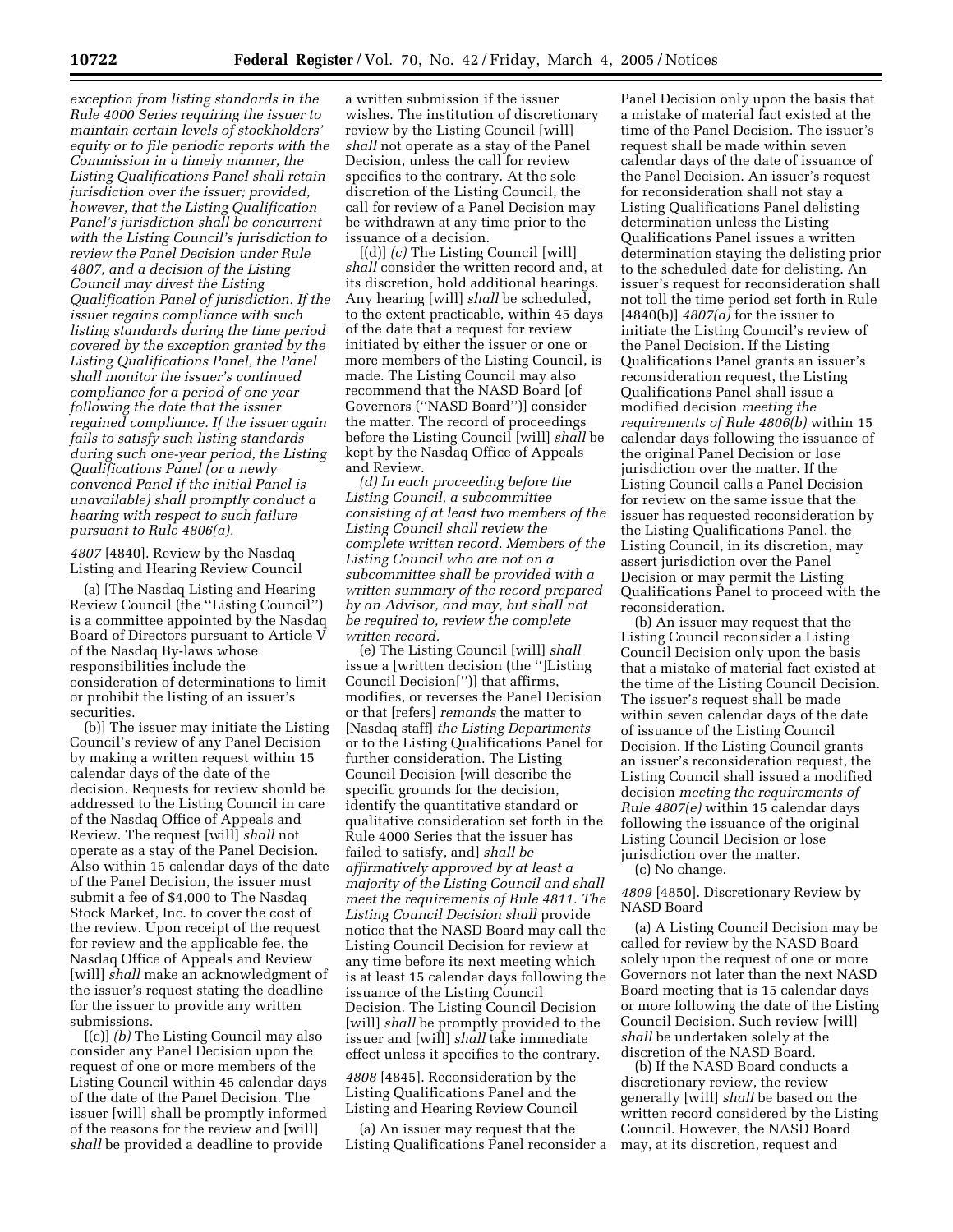consider additional information from the issuer and/or from [Nasdaq] *staff of the Listing Departments.* [Should] *If* the Board consider*s* additional information, the record of proceedings before the NASD Board [will] *shall* be kept by the Nasdaq Office of Appeals and Review.

(c) If the NASD Board conducts a discretionary review, the issuer [will] *shall* be provided with a written decision [describing the specific grounds for its decision, and identifying the quantitative standard or qualitative consideration set forth in the Rule 4000 Series that the issuer has failed to satisfy] *that meets the requirements of Rule 4811.* The NASD Board may affirm, modify or reverse the Listing Council Decision and may remand the matter to the Listing Council, Listing Qualifications Panel, or [Nasdaq] staff *of the Listing Departments* with appropriate instructions. *Unless the matter is remanded, the NASD Board's* [This] decision represents the final action of the Association and [will] *shall* take immediate effect unless it specifies to the contrary.

(d) If the NASD Board declines to conduct a discretionary review or withdraws its call for review, the issuer [will] *shall* be promptly provided with written notice that the Listing Council Decision represents the final action of the Association.

## *4810* [4860]. Application to the Commission for Review

Any issuer aggrieved by a final action of the Association may make application for review to the Commission in accordance with Section 19 of the Act.

## *4811* [4870]. Record on Review; *Contents of Decisions*

(a) Documents in the written record may consist of the following items, as applicable: correspondence between Nasdaq and the issuer, the issuer's public filings, information released to the public by the issuer, and any written submissions or exhibits submitted by either the issuer or the Listing [Qualifications] Department*s* [or the Listing Investigations Department], including any written request for an [extension or] exception as permitted in Rule *4802(b)* [4810(b)] and any response thereto. Any additional information requested from the issuer *or staff of the Listing Departments* by the Listing Qualifications Panel, Listing Council, or NASD Board as part of the review process [will] *shall* be included in the written record. The written record [will] *shall* be supplemented by the transcript of any hearings held during the review process and each decision issued. At

each level of review under this Rule 4800 Series, the issuer [will] *shall* be provided with a list of documents in the written record, and a copy of any documents included in the record that are not in the issuer's possession or control, at least three calendar days in advance of the deadline for issuer submissions, unless the issuer waives such production.

(b) In addition to the documents described in paragraph (a) [above], if *any additional information* [the issuer's bid price, market makers, or any information that the issuer releases to the public,] is considered as permitted in Rule [4810] *4802(c)*, that information, and any written submission addressing the significance of that information, [will] *shall* be made part of the record.

(c) If additional issues arising under the Rule 4000 Series are considered, as permitted in Rule *4802* [4810], the notice of such consideration and any response to such notice [will] *shall* be made a part of the record.

*(d) Each Panel Decision, Listing Council Decision, and decision of the NASD Board shall include:*

*(1) A statement describing the procedural history of the proceeding, including investigations or reviews undertaken by the Listing Departments;*

*(2) The quantitative standard or qualitative consideration set forth in the Rule 4000 Series that the issuer is alleged to have failed to satisfy;*

*(3) A statement setting forth the findings of fact with respect to the issuer;*

*(4) The conclusions of the Adjudicatory Body as to whether the issuer has failed to satisfy the quantitative standards or qualitative considerations set forth in the Rule 4000 Series, (5) A statement of the Adjudicatory Body in support of the disposition of the principal issues raised by the issuer in the proceeding, and, if applicable, any exception to the Rule 4000 Series as permitted by Rule 4802 (b) and the rationale therefor.*

#### *4812* [4875]. Document Retention Procedures

Any document submitted to *Nasdaq or the NASD* [the Association] in connection with a Rule 4800 proceeding [that is not made part of the record will] *shall* be retained [by the Association until the date upon which the Rule 4800 Series proceeding decision becomes final including, if applicable, upon conclusion of any review by the Commission or a federal court] *in accordance with applicable record retention policies.*

# *4813* [4880]. Delivery of Documents

Delivery of any document under this Rule 4800 Series by an issuer, *Nasdaq, or the NASD* [or by the Association] may be made by hand delivery to the designated address, by facsimile to the designated facsimile number and overnight courier to the designated address, or *to an issuer* by e-mail if the issuer consents to such method of delivery. Delivery [will] *shall* be considered timely if hand delivered prior to the relevant deadline or upon being e-mailed or faxed and/or sent by overnight courier service prior to the relevant deadline. If an issuer has not specified a facsimile number or street address, delivery [will] *shall* be made to the last known facsimile number and street address. If an issuer is represented by counsel or a representative, delivery [will] *shall* be made to the counsel or representative.

## *4814* [4885]. Computation of Time

*(a)* In computing any period of time under the Rule 4800 Series, the day of the act, event, or default from which the period of time begins to run is not to be included. The last day of the period so computed is included, unless it is a Saturday, Sunday, federal holiday, or NASD holiday in which event the period runs until the end of the next day that is not a Saturday, Sunday, federal holiday or NASD holiday.

*(b) In the event that the Office of General Counsel determines that notice required to be provided under the Rule 4800 Series was not properly given or that other extenuating circumstances exist, the Office of General Counsel shall adjust the periods of time provided by such rules for the filing of written submissions, the scheduling of hearings, or the performance of other procedural actions by the issuer or an Adjudicator, as applicable, to allow the issuer or the Adjudicator the time contemplated by these rules.*

*(c) An issuer may waive any notice period specified by the Rule 4800 Series.*

*4815* [4890]. [Prohibited Communications] *Ex Parte Communications; Separation of Adjudicators*

#### (a) *Ex Parte Communications*

*(1)* Unless on notice and opportunity for [the appropriate Nasdaq] staff *of the Listing Departments* and the issuer to participate, a [representative] *member of the staff* of the [Association] *Listing Departments* involved in reaching a Staff Determination, *counsel to the Listing Departments,* [or] an issuer, *or* counsel to or representative of an issuer*,* shall not make or knowingly cause to be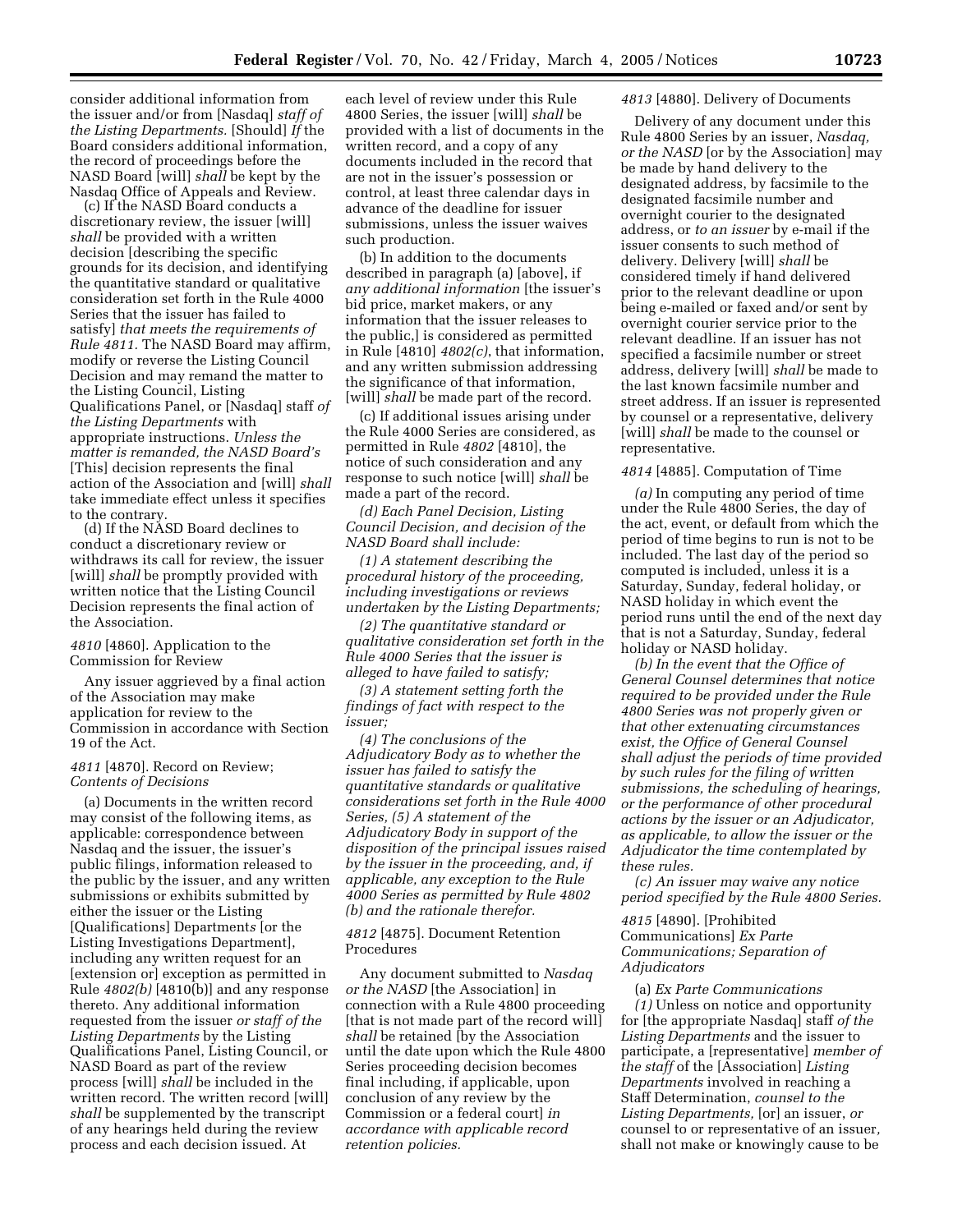made *an ex parte* communication relevant to the merits of a proceeding under this Rule 4800 Series [(a

''Prohibited Communication'')] to *an Adjudicator* [any member of the Listing Qualifications Panel or the Listing Council, to any Governor of the NASD Board] who is participating in [or advising in the] *a* decision [in] *with respect to* that proceeding, or to any [Association] *Advisor* [employee who is participating or advising in the decision of these individuals] *with respect to that proceeding.*

[(b)] *(2) No Adjudicator* [Listings Qualifications Panel members, Listing Council members, Governors of the NASD Board and Association employees] who *is* [are] participating in [or advising in the] *a* decision [in] *with respect to* a proceeding under this Rule 4800 Series, *and no Advisor with respect to such a proceeding,* shall [not] make or knowingly cause to be made a*n ex parte communication relevant to the merits of that proceeding* [Prohibited Communication] to an issuer, counsel to or representative of an issuer, [or] a [representative of the Association] *member of the staff of the Listing Departments* involved in reaching a Staff Determination, *or counsel to the Listing Departments.*

[(c)] *(3)* [If a] *An Adjudicator or Advisor who is participating in or advising with respect to a proceeding who receives, makes, or knowingly causes to be made an ex parte communication relevant to the merits of a proceeding* [Prohibited Communication is made, received, or caused to be made, the Association will] *shall* place a copy of it, or its substance if it is an oral communication, in the record of the proceeding. [The Association will permit Nasdaq staff] *Staff of the Listing Departments* or the issuer, as applicable, *shall be permitted* to respond to the *ex parte communication* [Prohibited Communication], and *any such response* [will place any response] *shall be placed* in the record of the proceeding. [(d) If the issuer submits a proposal to resolve matters at issue in a Rule 4800 Series proceeding, that submission will constitute a waiver of any claim that Association communications relating to the proposal were Prohibited Communications.]

*(b) Separation of Adjudicators (1) Members of a Listing Qualifications Panel and their Advisors* 

*who are participating in a proceeding under this Rule 4800 Series are prohibited from making communications relevant to the merits of such proceeding to members of the* 

*Listing Council or the NASD Board or their respective Advisors.*

*(2) Members of the Listing Council and their Advisors are prohibited from making communications relevant to the merits of a proceeding under this Rule 4800 Series to members of a Listing Qualifications Panel who are participating in such proceeding or their Advisors, or members of the NASD Board or their Advisors.*

*(3) Members of the NASD Board and their Advisors are prohibited from making communications relevant to the merits of a proceeding under this Rule 4800 Series to members of a Listing Qualifications Panel who are participating in such proceeding or their Advisors, or members of the Listing Council or their Advisors.*

*(4) An Adjudicator or Advisor who is participating in or advising with respect to a proceeding who receives, makes, or knowingly causes to be made a communication prohibited by paragraphs (b)(1)–(3) of this Rule shall place a copy of it, or its substance if it is an oral communication, in the record of the proceeding. Staff of the Listing Departments and the issuer shall be permitted to respond to the communication, and any such response shall be placed in the record of the proceeding.*

*4816.* Recusal or Disqualification

*(a) No person shall serve as a member of a Listing Qualifications Panel, or participate as a member of the Listing Council, the NASD Board, or the staff of the Listing Departments, in a matter as to which he or she has a conflict of interest or bias, or circumstances otherwise exist where his or her fairness might reasonably be questioned. In any such case, the person shall recuse himself or herself, or shall be disqualified as follows:*

*(1) NASD Board The Chair of the NASD Board shall* 

*have authority to order the disqualification of a Governor, and a majority of the NASD Board excluding the Chair of the NASD Board shall have authority to order the disqualification of the Chair.*

*(2) Listing Council*

*A Chair of the Listing Council shall have authority to order the disqualification of a member of the Listing Council, and a majority of the Listing Council excluding any Chairs of the Listing Council shall have authority to order the disqualification of a Chair of the Listing Council.*

*(3) Staff of Listing Departments; Panelist of Listing Qualifications Panel The General Counsel of Nasdaq shall have authority to order the* 

*disqualification of (A) a member of the staff of the Listing Departments reviewing the qualifications of an issuer, or (B) a member of a Listing Qualifications Panel.*

*(b) At least five days prior to any proceeding under the Rule 4800 Series, the issuer shall provide the Hearings Department or the Advisor to the Listing Council or the NASD Board, as applicable, with names and biographical information of each person that will appear on behalf of the issuer at the proceeding, and the Hearings Department or such Advisor, as applicable, shall provide the issuer with names and biographical information of the Adjudicators for the proceeding; provided, however, that with respect to proceedings before the Listing Council or the NASD Board, the Advisor to the respective Adjudicatory Body may post names and biographical information of each Adjudicator on a publicly available website in lieu of providing them directly to the issuer.*

*(c) An issuer or the staff of the Listings Departments may file a request to disqualify an Adjudicator. Such a request shall be based upon a reasonable, good faith belief that a conflict of interest or bias exists or circumstances otherwise exist where the Adjudicator's fairness might reasonably be questioned, and shall be accompanied by an statement setting forth in detail the facts alleged to constitute grounds for disqualification, and the dates on which the party learned of those facts. Such a request shall be filed (1) not later than two days after the party was provided with the name and biographical information of the Adjudicator, or (2) if the name and biographical information of the Adjudicator has been posted on a website, not later than two days after the issuer requested Listing Council review or received notice of discretionary review by the Listing Council or the NASD Board. A request for disqualification of an Adjudicator shall be decided by the party with authority to order disqualification of such Adjudicator, who shall promptly investigate whether disqualification is required and issue a written response to the request.*

\* \* \* \* \*

# **II. Self-Regulatory Organization's Statement of the Purpose of, and Statutory Basis for, the Proposed Rule Change**

In its filing with the Commission, Nasdaq included statements concerning the purpose of, and basis for, the proposed rule change, as amended, and discussed any comments it received on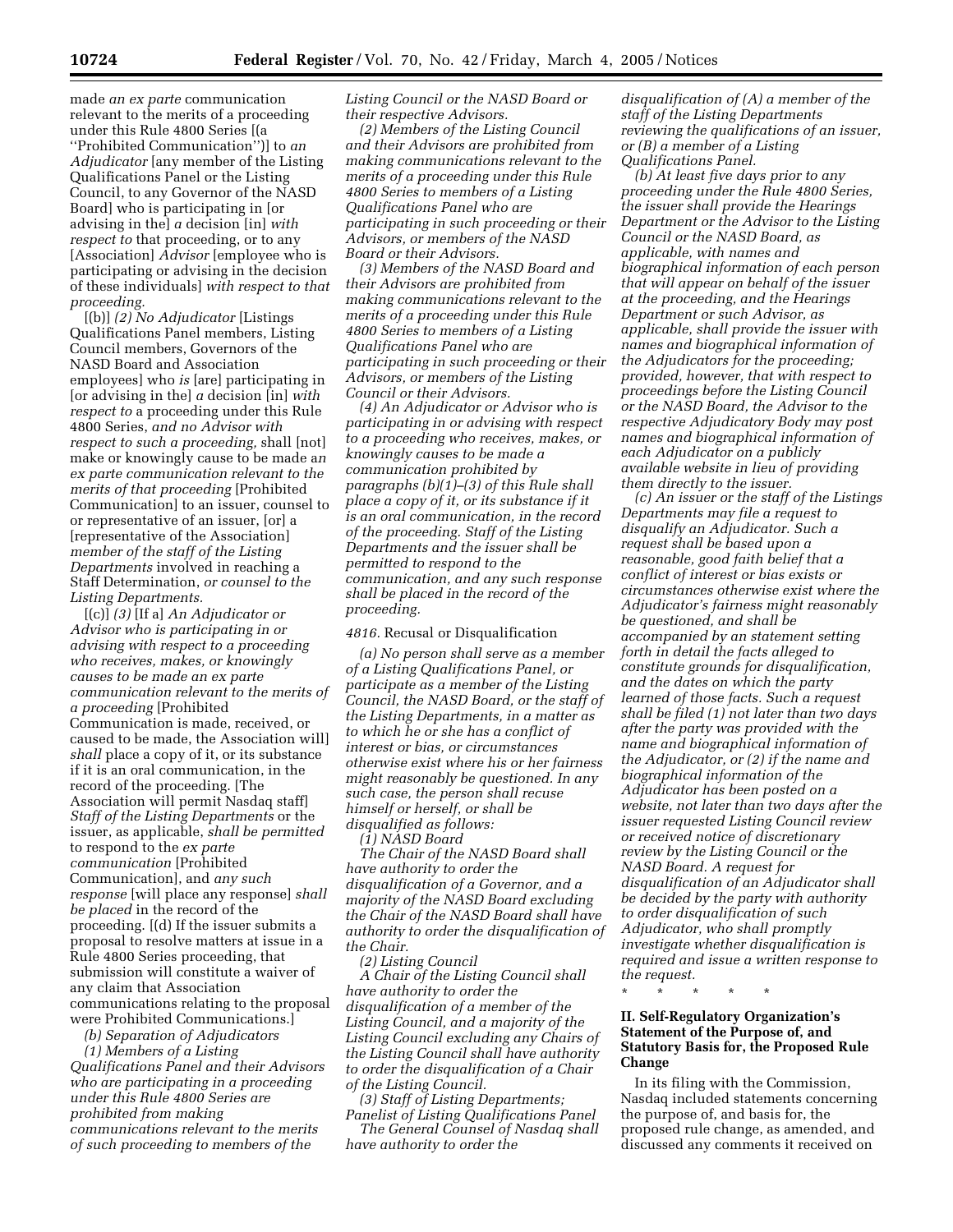the proposed rule change, as amended. The text of these statements may be examined at the places specified in Item IV below. Nasdaq has prepared summaries, set forth in Sections A, B, and C below, of the most significant aspects of such statements.

## *A. Self-Regulatory Organization's Statement of the Purpose of, and Statutory Basis for, the Proposed Rule Change*

## 1. Purpose

Nasdaq is proposing a range of rule changes to enhance, clarify, and increase the transparency of its procedures for denying or limiting initial or continued listing on The Nasdaq Stock Market. Nasdaq believes that these changes will increase the objectivity and consistency of listing decisions, clarify the roles of staff, counsel, and adjudicators throughout the process, and promote public confidence in Nasdaq.

Under Nasdaq's procedures to deny or limit listing, Nasdaq's Listing Qualifications Department and Listing Investigations Department (''Listing Departments'') initiate a proceeding by issuing a written determination to the issuer when it fails to meet Nasdaq's listing standards (''Staff Determination Letter''). The issuer may then request a hearing before a Listing Qualifications Panel (''Panel''). The hearing is conducted by two panelists, drawn from a pool of individuals who are independent of Nasdaq and who have been approved to perform this function by the Nasdaq Board. An attorney from the Nasdaq Office of Qualification Hearings provides advice to the panelists and prepares a decision at their direction (''Panel Decision'').

The issuer may appeal the Panel Decision to the Nasdaq Listing and Hearing Review Council (''Listing Council''). The Listing Council is composed of individuals independent of Nasdaq and previously approved by the Nasdaq Board. In addition, the Listing Council has the right to call for review of a Panel Decision, whether or not the issuer appeals it. An attorney from the Nasdaq Office of Appeals and Review advises the Listing Council and prepares a decision at its direction. The final decision is subject to review by the NASD Board and the Commission.

## Discretion to Grant Exceptions

NASD Rule 4810(b) currently provides that the Association (*i.e.*, NASD, including, for this purpose, Nasdaq) may grant ''extensions or exceptions'' to listing standards upon

written request of the issuer.<sup>5</sup> Nasdaq believes that such discretion is necessary to ensure that investors are not harmed by premature delisting of companies that have presented viable plans to regain compliance with listing standards. Nevertheless, Nasdaq has concluded that the rigor of the listing review process could be enhanced by defining more clearly the decisionmakers authorized to exercise discretion to grant an exception, how the exception is documented, and when the exception must expire. Nasdaq believes these changes would enhance the transparency and objectivity of Nasdaq's decisions and help promote public confidence in the quality of Nasdaq's listed companies.

First, Nasdaq is proposing to eliminate the phrase ''extension or exception'' and replace it with the term ''exception,'' which is the term commonly used by Nasdaq staff and Adjudicators when referring to relief granted to allow an issuer the opportunity to regain compliance with a listing standard. As described below, the time periods during which an exception may be in effect will be subject to time limits.

Second, new NASD Rule 4803 would provide that upon determining that a listing requirement may not be satisfied, the staff of a Listing Department would provide written notice of the deficiency. Depending on the nature of the deficiency, the notice would either take the form of a Staff Determination Letter, which would initiate proceedings to deny or limit listing, or would notify the issuer of the deficiency and provide the issuer with 15 days to submit a plan to regain compliance with the listing standard. The staff would then be required either to initiate proceedings or to grant the issuer up to 105 days to regain compliance with the listing standard.6 The 105-day period would be measured from the date of the initial notice of non-compliance. If the issuer does not regain compliance within the time period provided, the Listing Department staff would immediately initiate proceedings to deny listing.

The staff's authority to grant an exception under the NASD rule would not apply, however, to quantitative listing standards that, by their terms, specify a period during which an issuer may seek to regain compliance before being subject to delisting.7 Upon the expiration of such specified grace periods, proceedings would be commenced immediately. Similarly, the staff's authority would not extend to qualitative listing standards that are considered fundamental to an investor's participation in the company or to Nasdaq's relationship with the company.8 The staff's authority would apply, however, to quantitative standards that do not contain an explicit grace period 9 and to all other qualitative standards.10

If a review a Staff Determination is pending and either of the Listing Departments identifies the existence of one or more additional deficiencies with

8These standards include the requirements to provide Nasdaq with responsive and accurate information (NASD Rule 4330); file periodic reports  $(NASD Rules 4350(b) and 4360(b)); hold annual$ meetings and solicit proxies (NASD Rules 4350(e) and (g) and 4360(e) and (g)); and execute a listing agreement (NASD Rules 4350(j) and 4360(h)).

9These standards include the requirements for levels of stockholders' equity (NASD Rules 4310(c)(2), 4320(e)(2), and 4450(a)(3)); number of publicly held shares (NASD Rules 4310(c)(7), 4320(e)(5), and 4450(a)(1), (b)(2), and (h)(1)); number of round lot stockholders (NASD Rules 4310(c)(6), 4320(e)(4), and 4450(a)(4), (b)(5), and (h)(4)); net income (NASD Rules 4310(c)(2) and 4320(e)(2)); and total assets and total revenue (NASD Rule 4450(b)(1)(B)). In connection with the net income and total assets and total revenue standards, Nasdaq is proposing to adopt NASD IM– 4803 to make it clear that a plan of compliance submitted under NASD Rule 4803 with respect to a net income or total assets and total revenue deficiency must present a viable plan for achieving full compliance with the rules, which require stated levels during completed fiscal years as demonstrated through audited financial statements. Thus, a plan may not rely upon projections that an issuer would achieve full compliance at a time after an exception period has elapsed, nor may it rely upon partial year performance to demonstrate the possibility of future compliance. An issuer may, however, submit a plan to gain compliance in the near term with alternative listing standards relating to stockholders' equity or market value of listed securities, which are measured at a point in time rather than with reference to completed fiscal years.

10These standards include the requirements for independent directors and audit committees in circumstances where the cure periods contained in the rules are not applicable (NASD Rules 4350(c) and (d) and 4360(c) and (d)); quorums (NASD Rules 4350(f) and 4360(f)); conflict of interest review (NASD Rules 4350(h) and 4360(i)); shareholder approval (NASD Rule 4350(i)); peer review (NASD Rule 4350(k)); code of conduct (NASD Rule 4350(n)); and voting rights (NASD Rule 4351).

<sup>5</sup>Securities Exchange Act Release No. 41367 (May 4, 1999), 64 FR 25942 (May 13, 1999) (SR–NASD– 98–88).

<sup>&</sup>lt;sup>6</sup> If an issuer is already the subject of a written determination by a Listing Department to limit or prohibit the initial or continued listing of an issuer's securities pursuant to Rule 4804 (''Staff Determination''), the Listing Department staff would not provide the issuer with the opportunity to submit a plan, nor could the staff grant an exception, with respect to the new deficiency. Rather, the new deficiency would be considered by the relevant Adjudicatory Body as provided by NASD Rule 4810(e) (redesignated as NASD Rule 4802(d)).

<sup>7</sup>These standards include the requirements for number of market makers (NASD Rules 4310(c)(1), 4320(e)(1), and 4450(a)(6), (b)(6), and (h)(5)); market value of publicly held shares (NASD Rules 4310(c)( $\overline{7}$ ) and 4450(a)(2), (b)(3), and (h)(2)); market value of listed securities (NASD Rules 4310(c)(2), 4320(e)(2), and 4450(b)(1)); and bid price (NASD Rules  $4310(c)(4)$  and  $4450(a)(5)$ ,  $(b)(4)$ , and  $(h)(3)$ ).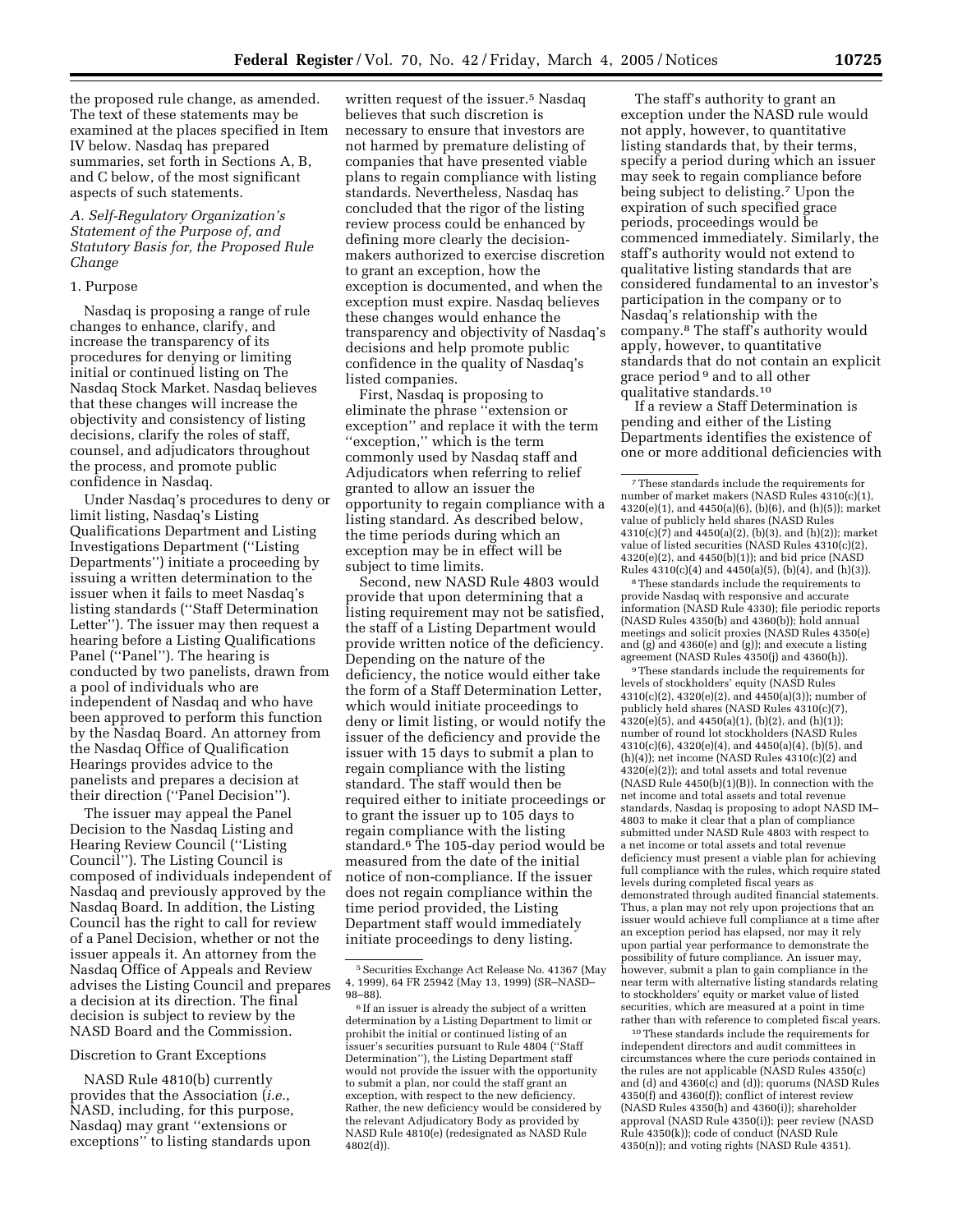respect to the issuer, the Listing Department shall prepare and provide to the issuer a Staff Determination with respect to the additional deficiencies. If the new Staff Determination is issued prior to a Panel hearing with respect to the original Staff Determination, the issuer would be given the opportunity to present its views with respect to the additional deficiencies at the Panel hearing. If the new Staff Determination is issued after a Panel hearing with respect to the original Staff Determination, the issuer may present its views with respect to the additional deficiencies in writing. The additional deficiencies would then be reviewed as provided under NASD Rule 4810(e) (redesignated as NASD Rule 4802(d)). Specifically, if the Panel hearing had been held but the Panel Decision had not yet been issued, the additional deficiencies would be adjudicated on the written record and reflected in the Panel Decision. If the Panel Decision had been issued, the additional deficiencies would be adjudicated by the Listing Council.

When granting an exception pursuant to NASD Rule 4803, the staff of the Listing Department shall prepare a written record describing the basis for the exception and shall provide notice of the terms of the exception to the issuer. Similarly, if the staff of the Listing Department determines not to grant an exception, the Staff Determination shall include a description of the basis for denying the request for an exception.

Third, Nasdaq proposes to amend NASD Rule 4810(b) (redesignated as NASD Rule 4802(b)) to provide that a Panel may grant an exception from any of the listing standards set forth in the NASD Rule 4000 Series for up to 90 days from the date of its decision, and the Listing Council may grant an exception for up to 60 days from the date of its decision. No other exceptions would be permitted. As provided by proposed NASD Rule 4811(d)(5), any exception granted by a Panel or the Listing Council must be incorporated into a formal written decision, thereby ensuring that the exception is subject to appeal or call for review.

Finally, Nasdaq proposes to amend NASD Rule 4830 (redesignated as NASD Rule 4806) to provide that if a Panel grants an exception for an equity or filing deficiency (NASD Rules 4310(c)(2) and (c)(14), 4320(e)(2) and (e)(12), and 4350(b)), the Panel will continue to monitor the issuer for a oneyear period following the date it achieves compliance, to assure the issuer's ability to sustain long-term compliance with the requirements. If

the issuer again falls out of compliance during the one-year period, the Panel would promptly conduct a hearing with respect to the new failure, thereby ensuring a speedier disposition of the issuer's status.11 The Panel's monitoring authority would not permit the Panel to authorize an exception beyond the time limits described above; rather, the monitoring period would commence only if the issuer achieves compliance within the 90-day exception period authorized by NASD Rule 4810. Moreover, notwithstanding the Panel's retention of jurisdiction, the Panel Decision would still be subject to review by the Listing Council, which could divest the Panel of jurisdiction by reversing the decision to grant the exception and delisting the issuer.

Exception to Shareholder Approval Requirement

Apart from the authority to grant exceptions in the manner described above, NASD Rule 4350(i), which requires shareholder approval of certain enumerated issuances of securities, allows the staff of the Listing Qualifications Department to grant an exception from the application of the requirement to a specific issuance in circumstances where delay would seriously jeopardize an issuer's financial viability, the issuer's audit committee (or comparable body of its board of directors) approves reliance, and the issuer provides notice to shareholders of the decision not to seek their approval. An exception granted under this NASD Rule is permanent as applied to a specified issuance. Nasdaq proposes to amend NASD Rule  $4350(i)(2)$  to require that a board committee approving reliance must be composed of independent, disinterested directors, to specify the content of the issuer's notice to shareholders, to require the issuance of a press release by the issuer, and to stipulate that communications between the issuer and the Listing Qualifications Department regarding the exception must be in writing.

#### Public Interest Authority

NASD Rule 4300 provides Nasdaq with broad discretionary authority to deny initial listing to issuer's securities, impose additional or more stringent criteria on initial or continued listing of an issuer's securities, or delist an

issuer's securities based on a determination that initial or continued listing is inadvisable or unwarranted. This authority is used primarily to address concerns about issuers who meet enumerated criteria for listing but whose management has been involved in unlawful activity or ethical lapses that could undermine investor confidence in Nasdaq securities. Nasdaq proposes to amend the rule to make it clear that, in all instances in which the Nasdaq staff exercises its authority under NASD Rule 4300, the Listing Departments must issue a Staff Determination under NASD Rule 4815 (redesignated as NASD Rule 4804). This is so that issuers may seek Panel review of the decision, and the use of the authority by an Adjudicatory Body shall be reflected in its written decision.

Nasdaq also proposes to supplement the rule with interpretive material that explains the circumstances under which the authority is generally used. The interpretive material explains the factors used by Nasdaq in evaluating whether the regulatory misconduct of an individual associated with an issuer should be used as a basis to deny initial or continued listing, as well as factors that may serve to mitigate public interest concerns under the NASD Rule 4300. The interpretive material also clarifies that NASD Rule 4300 does not provide a basis for granting exceptions from listing criteria.

Finally, Nasdaq is deleting provisions of NASD Rules 4330, 4350, and 4410 relating to additional or more stringent listing criteria 12 and including the text of the deleted provisions in the NASD Rule 4300 and the new interpretive material in order to consolidate related provisions under a single rule and to make it clear that Nasdaq's authority under NASD Rule 4300 covers the factors currently described in the deleted provisions. These factors include an issuer's bankruptcy filing, the issuance of a disclaimer opinion with respect to an issuer's financial statements, an issuer's past corporate governance activities, the absence of required financial statement certification, and any other factors that would support a determination that denial of listing is necessary to prevent fraudulent or manipulative acts or practices, to promote just and equitable

<sup>&</sup>lt;sup>11</sup>The purpose of accelerated review would generally be to allow an issuer that is repeatedly deficient in these areas to be delisted more quickly. The rule focuses on the equity requirement, because, in Nasdaq's experience, it has been an area in which deficient issuers that regain compliance nevertheless can quickly fall out of compliance and the filing requirement because it is so fundamental to investors' understanding of an issuer.

<sup>12</sup>Nasdaq is also deleting NASD Rules 4330(d) and 4410(d), which contain language regarding exceptions, in order to consolidate all provisions regarding exceptions in the NASD Rule 4800 Series. Similarly, NASD Rules 4330(c) and (f) are being redesignated as NASD Rules 4330 and 4340, respectively. The substance of NASD Rule 4330(b) is being replaced by NASD Rule 4803, and NASD Rule 4330(e) is being relocated to NASD Rule 4802(f).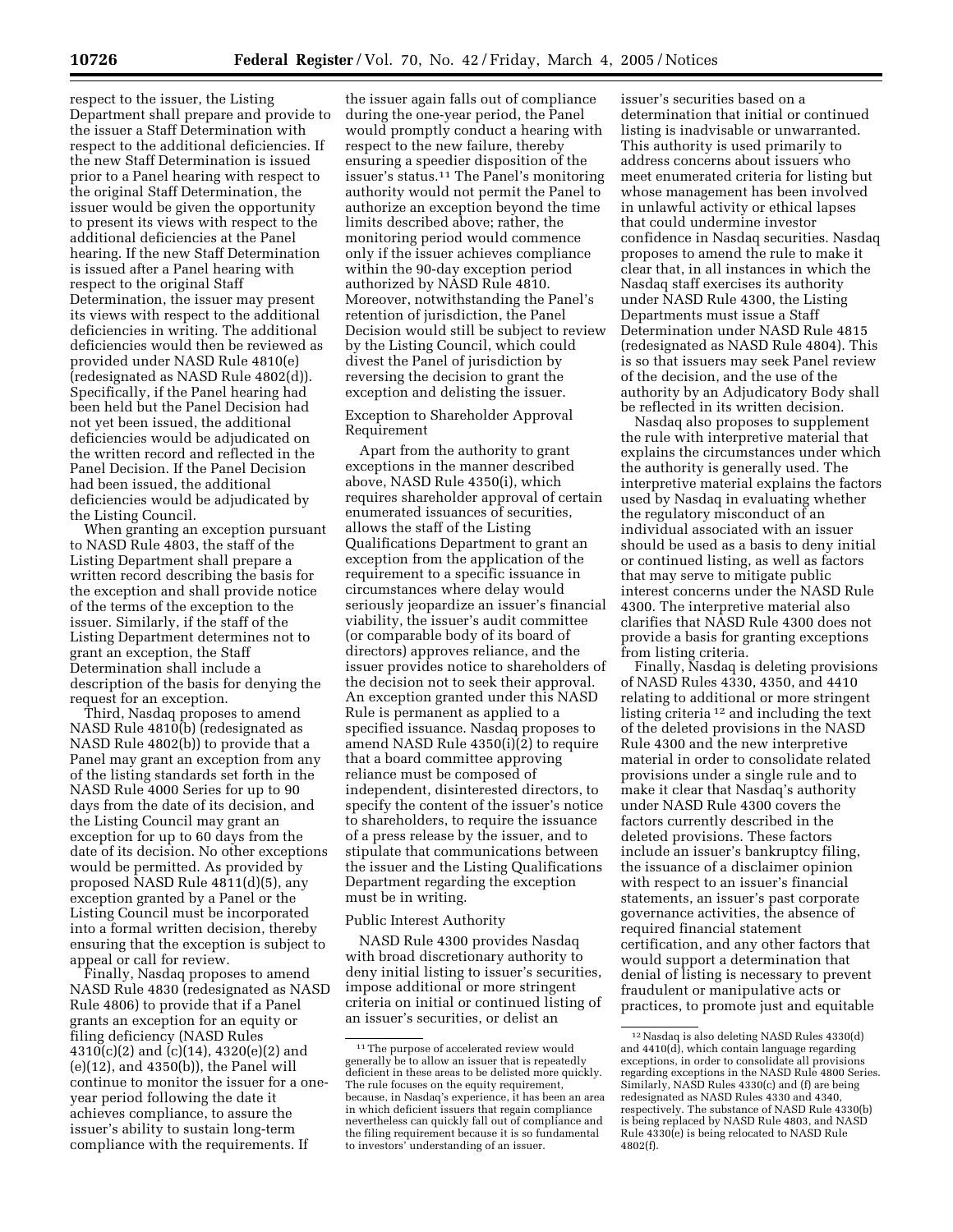principles of trade, or to protect investors and the public interest.

# Supplementing the Record

NASD Rule 4810(c) and (d) (redesignated as NASD Rule 4802(c)) allow an Adjudicatory Body at each level of review to request additional information from the issuer or consider public information. However, the NASD rules at each level of review are not parallel with respect to other aspects of an Adjudicatory Body's authority to supplement the record on its own motion. For example, the NASD Board may request additional information from Nasdaq staff under NASD Rule 4850 (redesignated as NASD Rule 4809), but the Listing Council may not. Nasdaq proposes to amend NASD Rule 4802(c) to provide an Adjudicatory Body at each level of review with broad authority to supplement the record on its own motion, subject to written notice to the issuer and the Listing Departments and an appropriate opportunity to respond.

Nasdaq also proposes to amend NASD Rule 4875 (redesignated as NASD Rule 4812) to provide that all documents submitted to Nasdaq or NASD in connection with a NASD Rule 4800 Series proceeding shall be retained in accordance with applicable record retention policies (*i.e.*, at least five years unless a shorter period is reflected in a Commission-approved document destruction plan under Rule 17a–6 of the Act).13 The current rule language provides that documents submitted in connection with a proceeding that are not part of the record would only be retained until the conclusion of the proceeding.

# Procedural Deadlines

The NASD Rule 4800 Series establish various time frames during which an issuer or an Adjudicatory Body is required to take certain actions. For example, NASD Rule 4830(c) (redesignated as NASD Rule 4806(b)) provides that an issuer may request a Listing Council review of a Panel Decision within 15 days of the date of the decision, and the Listing Council may call the decision for review within 45 days of the date of the decision.

Nasdaq proposes to amend NASD Rule 4885 (redesignated NASD Rule 4814) to provide that, if notice has not been properly given or if other extenuating circumstances exist, the Nasdaq Office of General Counsel may equitably adjust the time period provided by the rules for the filing of written submissions, the scheduling of hearings, or the performance of other

procedural actions by the issuer or the Adjudicatory Body to help ensure fairness in the process. Thus, for example, if an issuer does not receive notice of the Panel Decision until a date well after its issuance, the Nasdaq Office of General Counsel could determine that the issuer would be provided additional time to request a Listing Council review.

NASD Rule 4885 would also be amended to provide that an issuer may waive any notice period specified by the NASD Rule 4800 Series. For example, proposed NASD Rule 4816(b) provides that an issuer shall be provided at least five days' notice of the names and biographies of persons that will serve on a Listing Panel. An issuer would be permitted to waive such notice.

# Listing Council Subcommittees

The current practice of the Listing Council is for a subcommittee consisting of two members of the Listing Council to review the complete written record of an appeal and recommend a disposition of the matter. The remainder of the Listing Council reviews a summary of the record prepared by a staff advisor to the Listing Council. The full Listing Council then considers the subcommittee's recommendation and may accept, reject, or modify it. The practice is followed because the record is invariably voluminous, and requiring a full review of the entire record by each Listing Council member would impose an unreasonable burden on Listing Council members. The use of subcommittees allows for a comprehensive review by a portion of the Listing Council, as well as a review of the substance of the record by the entire Listing Council. Nasdaq is amending NASD Rule 4840 (redesignated NASD Rule 4807) to reflect explicitly the use of subcommittees.

#### Content and Approval of Decisions

Nasdaq proposes to amend NASD Rule 4870 (redesignated NASD Rule 4811) to establish explicit standards for the content of decisions by the Adjudicatory Bodies. Each decision shall include: (1) A statement describing the procedural history of the proceeding; (2) the listing standard that the issuer is alleged to have failed to satisfy; (3) a statement setting forth the findings of fact with respect to the issuer; (4) the conclusions of the Adjudicatory Body as to whether the issuer has failed to satisfy listing standards; and (5) a statement of the Adjudicatory Body in support of the disposition of the principal issues raised by the issuer in the proceeding, and, if applicable, any exception granted and

the rationale therefor. Nasdaq believes that these requirements will ensure that decisions are clear and complete on their face, properly cite applicable rules, contain a thorough analysis supporting the Adjudicatory Body's conclusions, and clearly describe the scope of, and basis for, any exception granted.

Nasdaq also proposes to amend the rules relating to issuance of decisions to require explicitly the documentation of affirmative approval of decisions by each Adjudicator required to provide approval (*i.e.*, each Panel member under NASD Rule 4806(b), a majority of Panel members under NASD Rule 4806(c), and a majority of the Listing Council or the NASD Board). However, the rule will not specify the particular means of documenting approval. Nasdaq contemplates that approval via physical signature, e-mail, or fax would all be acceptable. Having a variety of options for documenting such approval will help expedite issuance of the final decision.

# Ex Parte Communications

Under NASD Rule 4890 (redesignated as NASD Rule 4815), the staff of the Listing Departments and the issuer are prohibited from communicating about the merits of a proceeding with the Panel, the Listing Council, the NASD Board, and any staff advising them. Nasdaq is proposing to make several non-substantive amendments to the rule to conform more closely to NASD Rule 9143, the analogous NASD Code of Procedure rule pertaining to ex parte communications, and to eliminate the use of ambiguous terms such as ''appropriate Nasdaq staff.'' However, Nasdaq is omitting the portion of NASD Rule 9143 that allows a party's claim to be ''dismissed, denied, disregarded, or otherwise adversely affected by reason of'' an ex parte communication. Nasdaq believes that the policies underlying its listing standards will best be served by a full and open review of all issues pertaining to an issuer's qualifications to list. Accordingly, although the prohibition on ex parte communications will be strictly enforced, and Adjudicators or Nasdaq staff engaging in such communications may be subject to recusal, disqualification, or removal in the case of Adjudicators or recusal, disqualification, or personnel action in the case of Nasdaq staff, Nasdaq does not believe that the fact of an ex parte communication should serve as the basis for denying listing to a qualified issuer or allowing an unqualified issuer to remain listed. Rather, as provided in NASD Rule 4890(c) (redesignated NASD Rule 4815(a)(3)) and NASD Rule 4816, in a listing proceeding the appropriate

<sup>13</sup> 17 CFR 240.17a–6.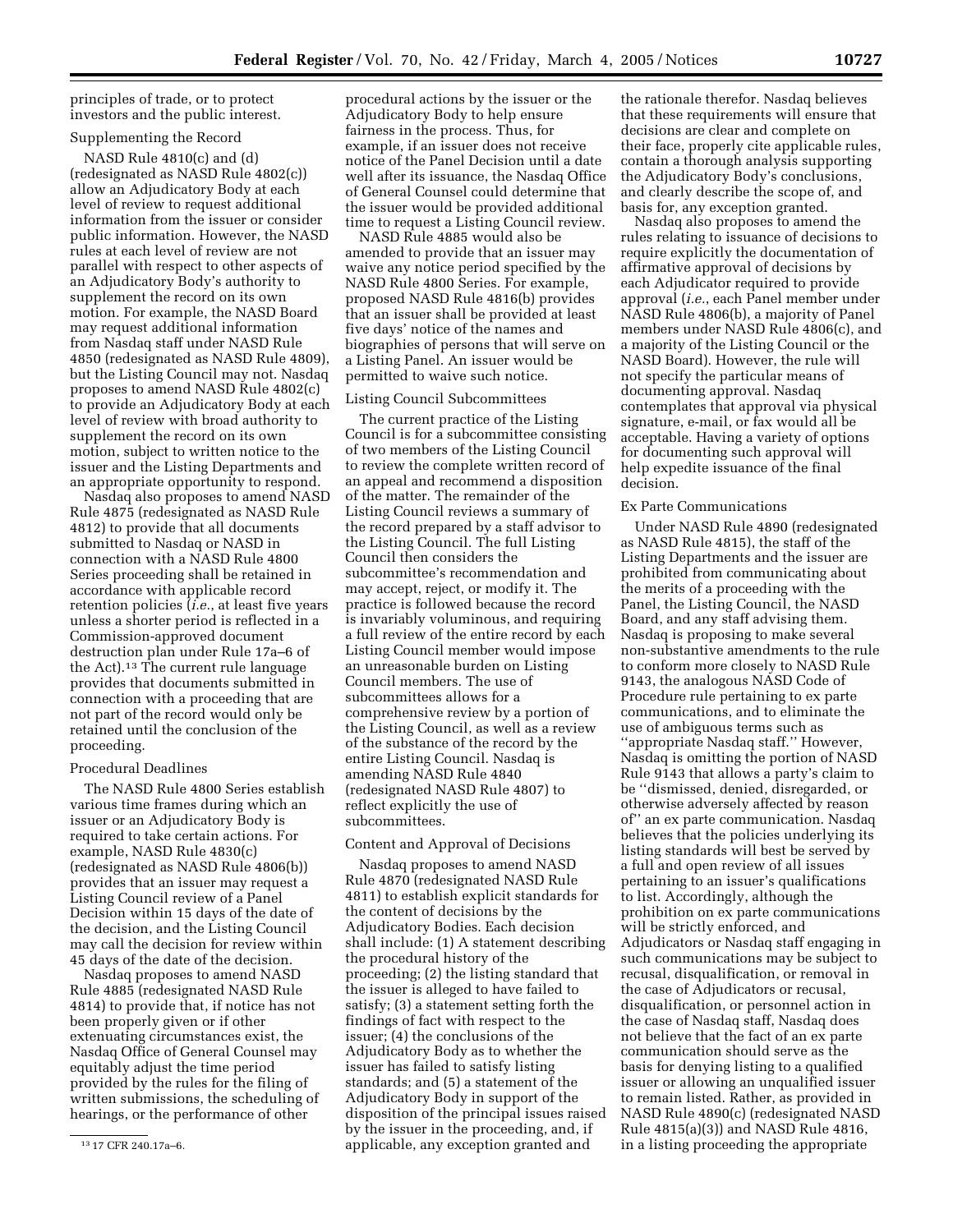remedy is disclosure of the substance of the communication, a full opportunity for affected parties to respond, and the possible recusal or disqualification of an Adjudicator receiving an ex parte communication.

In keeping with this view, Nasdaq is also proposing to delete NASD Rule 4890(d), which provides that an issuer's submission of a proposal to resolve matters at issue in a proceeding constitutes a waiver of any claims regarding ex parte communications relating to the proposal. Since the fact of an ex parte communication does not provide a basis for denying listing to an otherwise qualified issuer, there is no need to construe a submission of a proposal as a waiver.

The current NASD Rule 4800 Series does not prohibit communication among the Panel, Council, NASD Board, and their staff advisors regarding the merits of a proceeding, although in practice such communications are avoided. In contrast, in NASD disciplinary proceedings, which have a similarly structured multi-level review by outside bodies, the rules prohibit the various adjudicators from engaging in such communications with one another. Nasdaq is proposing to adopt rules that follow the NASD model to increase the separation and objectivity of Adjudicators at each level of a proceeding. It should be noted, however, that Nasdaq will not construe the prohibition to apply to discussions concerning policies of general applicability.

#### Recusals and Disqualifications

Nasdaq proposes to make its internal procedures for handling recusals more transparent by incorporating them into a rule that follows the model of NASD Rule 9160. Proposed NASD Rule 4816 will provide that Adjudicators and Listing Department staff must recuse themselves from matters as to which they have a conflict of interest or bias or if circumstances otherwise exist where their fairness might reasonably be questioned. In addition, the rule identifies persons with authority to order disqualifications of Adjudicators and staff.14 Finally, the new rule establishes procedures for disclosing the names and biographical information of

Adjudicators and issuer representatives in advance of proceedings and allows an issuer or a staff of the Listing Departments to file a formal request for disqualification.

#### Other Changes

In addition to the foregoing changes, Nasdaq is also proposing the following minor miscellaneous changes to the rules:

• Adding NASD Rule 4802(e) to require the Listing Departments or the advisor to an Adjudicatory Body, as appropriate, to document the date on which decisions are implemented.

• Adding a new definitions section (NASD Rule 4801) to make the NASD rules easier to understand and administer.

• Conforming Nasdaq's existing disclosure time frames to those of the Commission's new Form 8–K requirements (NASD IM–4120–2 and NASD Rule 4804) and adding a new disclosure requirement upon receipt of a notice from a Listing Department under NASD Rule 4803(a) that the issuer does not meet a listing standard set forth in the NASD Rule 4000 Series.

• Using the term ''shall'' in rules that impose a mandatory duty on Nasdaq or any other person and making other minor or conforming edits to improve the clarity of the rules.

• Deleting references in NASD Rule 4815 (redesignated NASD Rule 4804) to phone numbers of specific Nasdaq departments. Nasdaq believes that such phone numbers should be provided through Web sites rather than through a rule that cannot be amended without a filing to the Commission.

• Amending NASD Rule 4830(d) (redesignated NASD Rule 4806(c)) to clarify that a second Listing Qualifications Panel convened after a first Panel fails to reach a unanimous decision may act through a majority of the Panel.

#### 2. Statutory Basis

Nasdaq believes that the proposed rule change, as amended, is consistent with the provisions of Section 15A of the Act 15 in general and with Section  $15A(b)(6)$  of the Act<sup>16</sup> in particular in that the proposal is designed to prevent fraudulent and manipulative acts and practices, to promote just and equitable principles of trade, to foster cooperation and coordination with persons engaged in regulating, clearing, settling, processing information with respect to, and facilitating transactions in securities, to remove impediments to

and perfect the mechanism of a free and open market and a national market system, and, in general, to protect investors and the public interest. Nasdaq believes that these changes will increase the objectivity and transparency of decisions to deny or limit listing, clarify the roles of staff, counsel, and adjudicators throughout the process, and promote public confidence in The Nasdaq Stock Market.

# *B. Self-Regulatory Organization's Statement on Burden on Competition*

Nasdaq does not believe that the proposed rule change, as amended, will result in any burden on competition that is not necessary or appropriate in furtherance of the purposes of the Act, as amended.

# *C. Self-Regulatory Organization's Statement on Comments on the Proposed Rule Change Received From Members, Participants, or Others*

Written comments were neither solicited nor received.

## **III. Date of Effectiveness of the Proposed Rule Change and Timing for Commission Action**

Within 35 days of the date of publication of this notice in the **Federal Register** or within such longer period (i) as the Commission may designate up to 90 days of such date if it finds such longer period to be appropriate and publishes its reasons for so finding or (ii) as to which the self-regulatory organization consents, the Commission will:

A. By order approve such proposed rule change, or

B. Institute proceedings to determine whether the proposed rule change should be disapproved.

## **IV. Solicitation of Comments**

Interested persons are invited to submit written data, views, and arguments concerning the foregoing, including whether the proposed rule change, as amended, is consistent with the Act. Comments may be submitted by any of the following methods:

#### *Electronic Comments*

• Use the Commission's Internet comment form (*http://www.sec.gov/ rules/sro.shtml*); or

• Send an e-mail to *rulecomments@sec.gov.* Please include File Number SR–NASD–2004–125 on the subject line.

#### *Paper Comments*

• Send paper comments in triplicate to Jonathan G. Katz, Secretary, Securities and Exchange Commission,

<sup>14</sup>Specifically, the Chair of the NASD Board has the authority to order disqualification with respect to an NASD Governor, a majority of the NASD Board excluding the Chair with respect to the Chair, a Chair of the Listing Council with respect to a member of the Listing Council, a majority of the Listing Council excluding Chairs with respect to a Chair, and the General Counsel of Nasdaq with respect to a member of the staff of the Listing Departments or a member of Listing Qualifications Panel.

<sup>15</sup> 15 U.S.C. 78*o*–3.

<sup>16</sup> 15 U.S.C. 78*o*–3(b)(6).